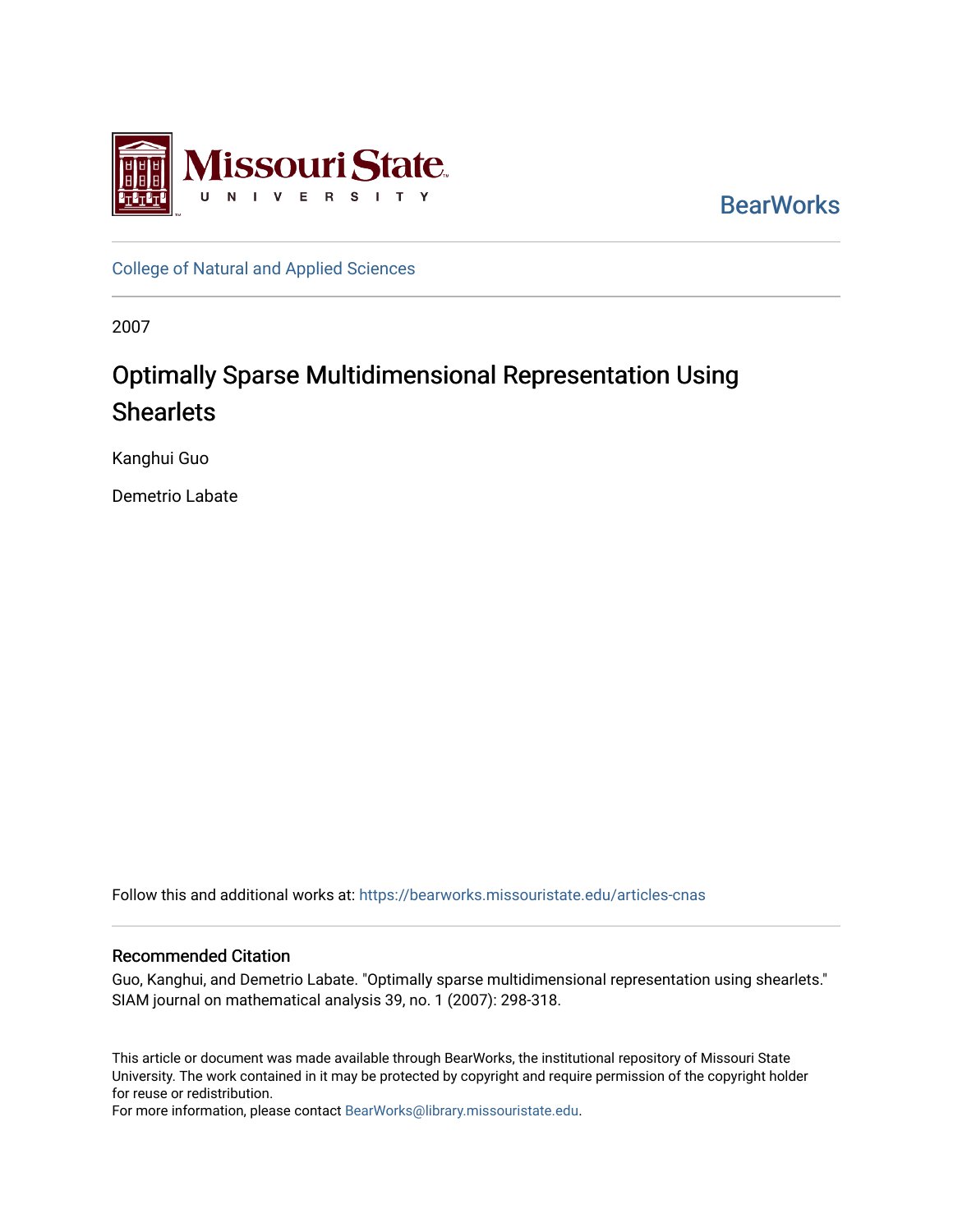## **OPTIMALLY SPARSE MULTIDIMENSIONAL REPRESENTATION USING SHEARLETS**<sup>∗</sup>

## KANGHUI GUO† AND DEMETRIO LABATE‡

Abstract. In this paper we show that shearlets, an affine-like system of functions recently introduced by the authors and their collaborators, are essentially optimal in representing 2-dimensional functions f which are  $C^2$  except for discontinuities along  $C^2$  curves. More specifically, if  $f_N^S$  is the  $N$ -term reconstruction of f obtained by using the  $N$  largest coefficients in the shearlet representation, then the asymptotic approximation error decays as  $||f - f_N^S||_2^2 \approx N^{-2} (\log N)^3$ ,  $N \to \infty$ , which is essentially optimal, and greatly outperforms the corresponding asymptotic approximation rate  $N^{-1}$ associated with wavelet approximations. Unlike curvelets, which have similar sparsity properties, shearlets form an affine-like system and have a simpler mathematical structure. In fact, the elements of this system form a Parseval frame and are generated by applying dilations, shear transformations, and translations to a single well-localized window function.

**Key words.** affine systems, curvelets, geometric image processing, shearlets, sparse representation, wavelets

#### **AMS subject classifications.** 42C15, 42C40

#### **DOI.** 10.1137/060649781

**1. Introduction.** The notion of efficient representation of data plays an increasingly important role in areas across applied mathematics, science, and engineering. Over the past few years, there has been a rapidly increasing pressure to handle ever larger and higher-dimensional data sets, with the challenge of providing representations of these data that are sparse (that is, "very" few terms of the representation are sufficient to accurately approximate the data) and computationally fast. Sparse representations have implications reaching beyond data compression. Understanding the compression problem for a given data type entails a precise knowledge of the modeling and approximation of that data type. This in turn is useful for many other important tasks, including classification, denoising, interpolation, and segmentation [13].

Multiscale techniques based on wavelets have emerged over the last two decades as the most successful methods for the efficient representation of data, as attested, for example, by their use in the new FBI fingerprint database [3] and in JPEG2000, the new standard for image compression [4, 19]. Indeed, wavelets are optimally efficient in representing functions with pointwise singularities [27, Chap. 9].

More specifically, consider the wavelet representation (using a "nice" wavelet basis) of a function  $f$  of a *single variable* that is smooth apart from a point discontinuity. Because the elements of the wavelet basis are well localized (i.e., they have very fast decay both in the spatial and in the frequency domain), very few of them interact significantly with the singularity, and thus very few elements of the wavelet expansion are sufficient to provide an accurate approximation. This contrasts sharply with the

<sup>∗</sup>Received by the editors January 12, 2006; accepted for publication (in revised form) January 2, 2007; published electronically May 29, 2007.

http://www.siam.org/journals/sima/39-1/64978.html

<sup>†</sup>Department of Mathematics, Missouri State University, Springfield, MO 65804 (kag026f@smsu. edu).

<sup>‡</sup>Department of Mathematics, North Carolina State University, Campus Box 8205, Raleigh, NC 27695 (dlabate@math.ncsu.edu). This author acknowledges support from an NCSU FR&PD grant and from National Science Foundation grant DMS 0604561.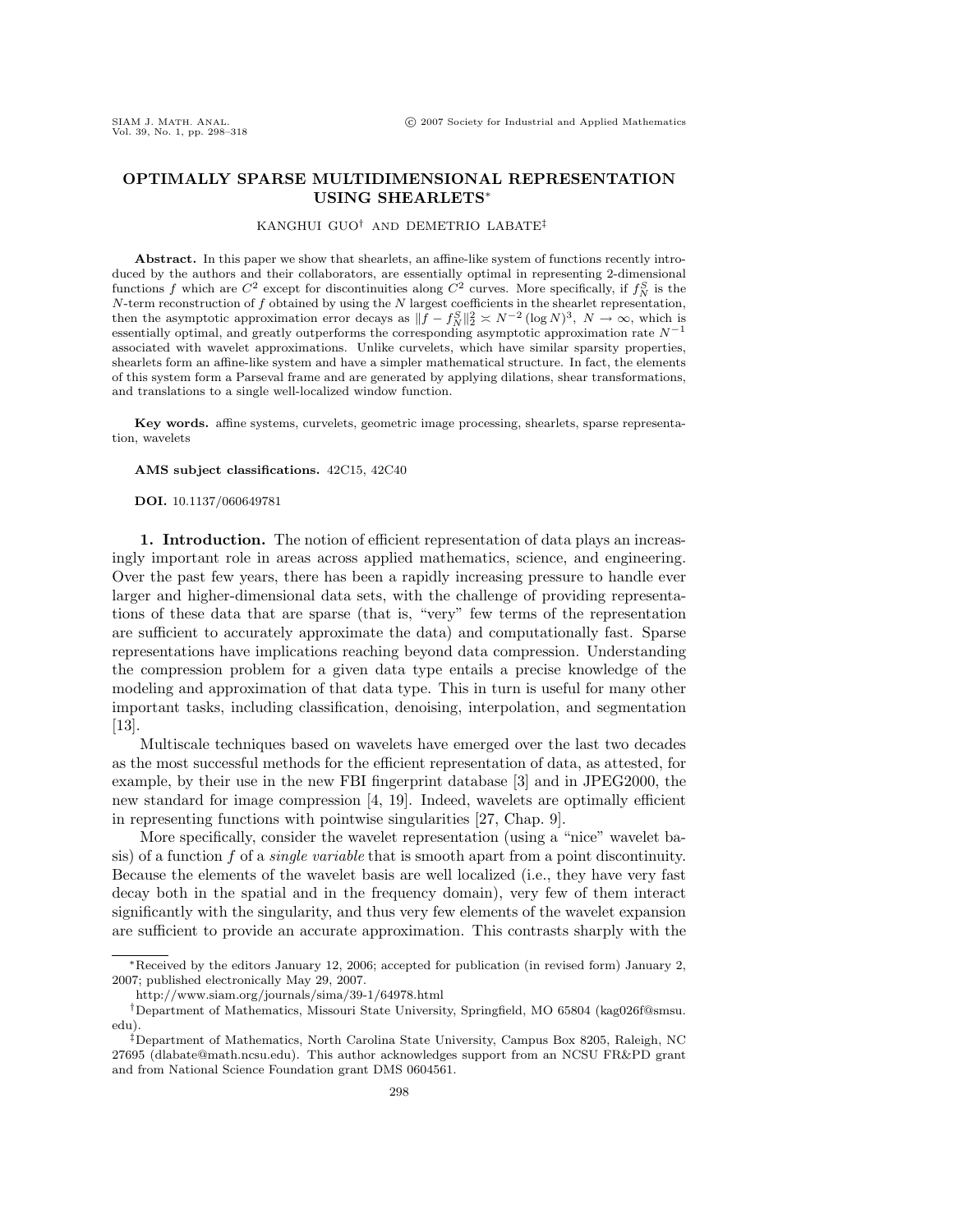Fourier representation, for which the discontinuity interacts extensively with the elements of the Fourier basis. Denoting by  $f_N$  the approximation obtained by using the largest N coefficients in the wavelet expansion, the asymptotic approximation error satisfies

$$
|f - f_N||_2^2 \asymp N^{-2}, \qquad N \to \infty.
$$

This is the optimal approximation rate for this type of function [10], and outperforms the corresponding Fourier approximation error rate  $N^{-1}$  [13, 27]. In addition, the multiresolution analysis (MRA) associated with wavelets provides very fast numerical algorithms for computing the wavelet coefficients [27].

However, despite their remarkable success in applications, wavelets are far from optimal in dimensions larger than one. Indeed wavelets are very efficient in dealing with pointwise singularities *only*. In higher dimensions other types of singularities are usually present or even dominant, and wavelets are unable to handle them very efficiently. Consider, for example, the wavelet representation of a 2-dimensional (2- D) function that is  $C^2$  away from a discontinuity along a curve of finite length (a reasonable model for an image containing an edge). Because the discontinuity is spatially distributed, it interacts extensively with the elements of the wavelet basis. As a consequence, the wavelet coefficients have a slow decay, and the approximation error  $||f - f_N||_2^2$  decays at most as fast as  $O(N^{-1})$  [27]. This is better than the rate of the Fourier approximation error  $N^{-1/2}$ , but far from the optimal theoretical approximation rate (cf. [12])

(1.1) 
$$
||f - f_N||_2^2 \approx N^{-2}, \qquad N \to \infty.
$$

There is, therefore, large room for improvements, and several attempts have been made in this direction both in the mathematical and engineering communities in recent years. Those include *contourlets*, *complex wavelets* and other "directional wavelets" in the filter bank literature  $[1, 2, 11, 22, 26, 28]$ , as well as *brushlets*  $[8]$ , *ridgelets*  $[5]$ , curvelets [7], and bandelets [24].

The most successful approach so far are the curvelets of Candès and Donoho. This is the first and so far the only construction providing an essentially optimal approximation property for 2-D piecewise smooth functions with discontinuities along  $C<sup>2</sup>$  curves [7]. The main idea in the curvelet approach is that, in order to approximate functions with edges accurately, one has to exploit their geometric regularity much more efficiently than traditional wavelets. This is achieved by constructing an appropriate tight frame of well-localized functions at various scales, positions, and directions. We refer to [6, 7] for more details about this construction.

The main goal of this paper is to show that shearlets, a construction based on the theory of composite wavelets, also provides an essentially optimal approximation property for 2-D piecewise  $C^2$  functions with discontinuities along  $C^2$  curves. We will show that the approximation error associated with the N-term reconstruction  $f_N^S$ obtained by taking the N largest coefficients in the shearlet expansion satisfies

(1.2) 
$$
||f - f_N^S||_2^2 \approx N^{-2} (\log N)^3, \qquad N \to \infty.
$$

This is exactly the approximation rate obtained using curvelets. The proof of our result adapts several ideas from the corresponding sparsity result of the curvelets [7] and follows the general architecture of that proof, but does not follow directly from the curvelets construction. Indeed, as we will argue in the following, our alternative approach based on shearlets has some mathematical advantages with respect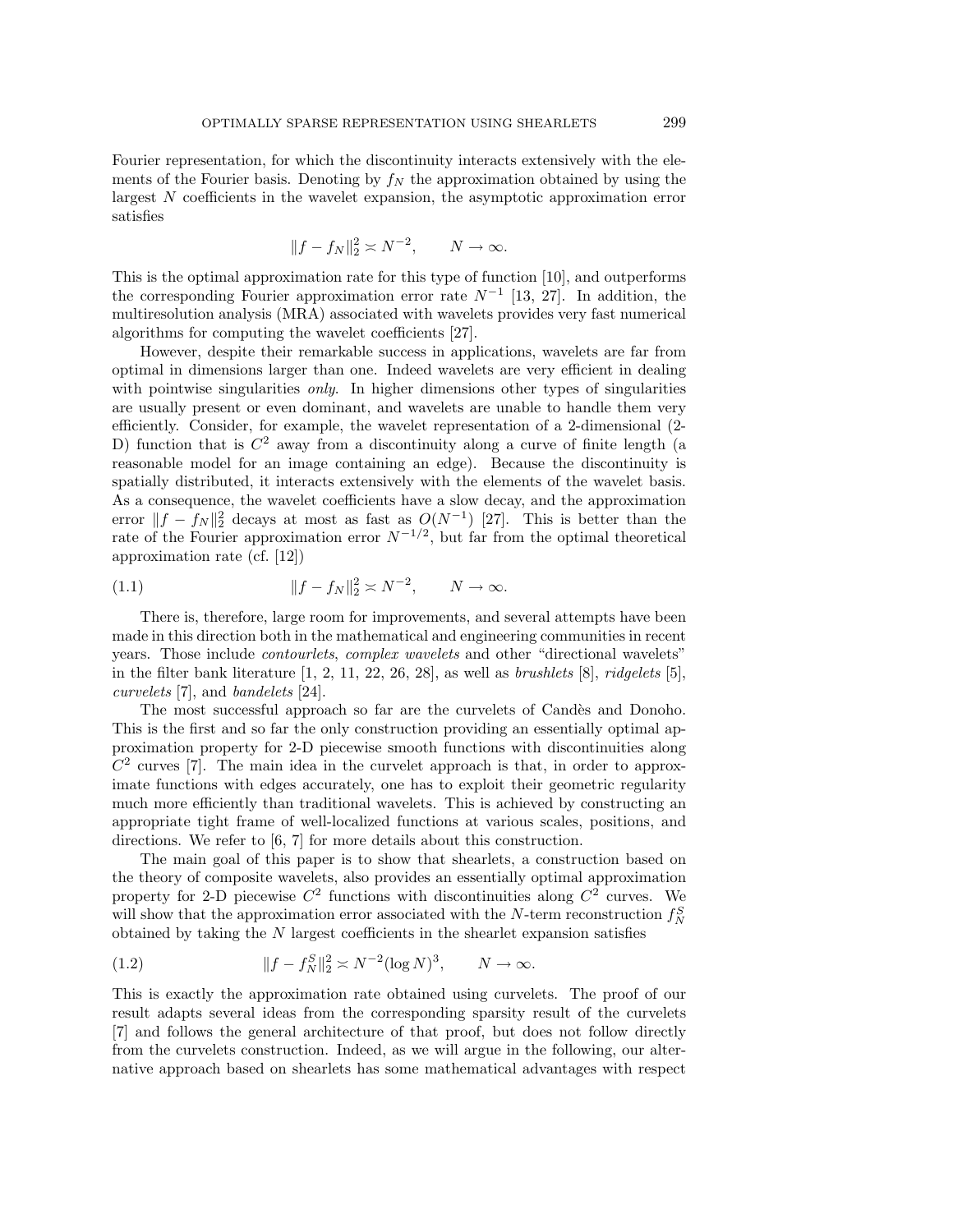to curvelets, including a simplified construction that provides the framework for a simpler mathematical analysis and fast algorithmic implementation (see also [9, 14]).

The theory of composite wavelets, recently proposed by the authors and their collaborators [16, 17, 18], provides a most general setting for the construction of truly multidimensional, efficient, multiscale representations. Unlike the curvelets, this approach takes full advantage of the theory of affine systems on  $\mathbb{R}^n$ . Specifically, the affine systems with composite dilations are the systems

(1.3) 
$$
\mathcal{A}_{AB}(\psi) = \{ \psi_{j,\ell,k}(x) = |\det A|^{j/2} \psi(B^{\ell} A^{j} x - k) : j, \ell \in \mathbb{Z}, k \in \mathbb{Z}^{n} \},
$$

where A, B are  $n \times n$  invertible matrices and  $|\det B| = 1$ . The elements of this system are called *composite wavelets* if  $A_{AB}(\psi)$  forms a *Parseval frame* (also called a tight frame) for  $L^2(\mathbb{R}^n)$ ; that is,

$$
\sum_{j,\ell,k} |\langle f, \psi_{j,\ell,k} \rangle|^2 = ||f||^2
$$

for all  $f \in L^2(\mathbb{R}^n)$ . The shearlets, which will be considered in this paper, are a special class of composite wavelets where  $A$  is an anisotropic dilation and  $B$  is a shear matrix. Details for this construction will be given in section 1.2. These representations have fully controllable geometrical features, such as orientations, scales, and shapes, which set them apart from traditional wavelets as well as complex and directional wavelets. In addition, thanks to their mathematical structure, there is a multiresolution analysis naturally associated with composite wavelets. This is particularly useful for the development of fast algorithmic implementations of these transformations [23, 25].

Observe that curvelets are not of the form (1.3), and, unlike the shearlets, are not generated from the action of a family of operators on a single or finite family of functions.

**1.1. Notation.** Throughout this paper, we shall consider the points  $x \in \mathbb{R}^n$  to be column vectors, i.e.,

$$
x = \begin{pmatrix} x_1 \\ \vdots \\ x_n \end{pmatrix},
$$

and the points  $\xi \in \widehat{\mathbb{R}}^n$  (the frequency domain) to be row vectors, i.e.,  $\xi = (\xi_1, \ldots, \xi_n)$ . A vector x multiplying a matrix  $a \in GL_n(\mathbb{R})$  on the right is understood to be a column vector, while a vector  $\xi$  multiplying a on the left is a row vector. Thus,  $ax \in \mathbb{R}^n$  and  $\xi a \in \mathbb{R}^n$ . The Fourier transform is defined as

$$
\hat{f}(\xi) = \int_{\mathbb{R}^n} f(x) e^{-2\pi i \xi x} dx,
$$

where  $\xi \in \widehat{\mathbb{R}}^n$ , and the inverse Fourier transform is

$$
\check{f}(x) = \int_{\hat{\mathbb{R}}^n} f(\xi) e^{2\pi i \xi x} d\xi.
$$

**1.2. Shearlets.** The collection of shearlets that we are going to define in this section is a special example of composite wavelets in  $L^2(\mathbb{R}^2)$ , of the form (1.3), where

(1.4) 
$$
A = \begin{pmatrix} 4 & 0 \\ 0 & 2 \end{pmatrix}, \quad B = \begin{pmatrix} 1 & 1 \\ 0 & 1 \end{pmatrix},
$$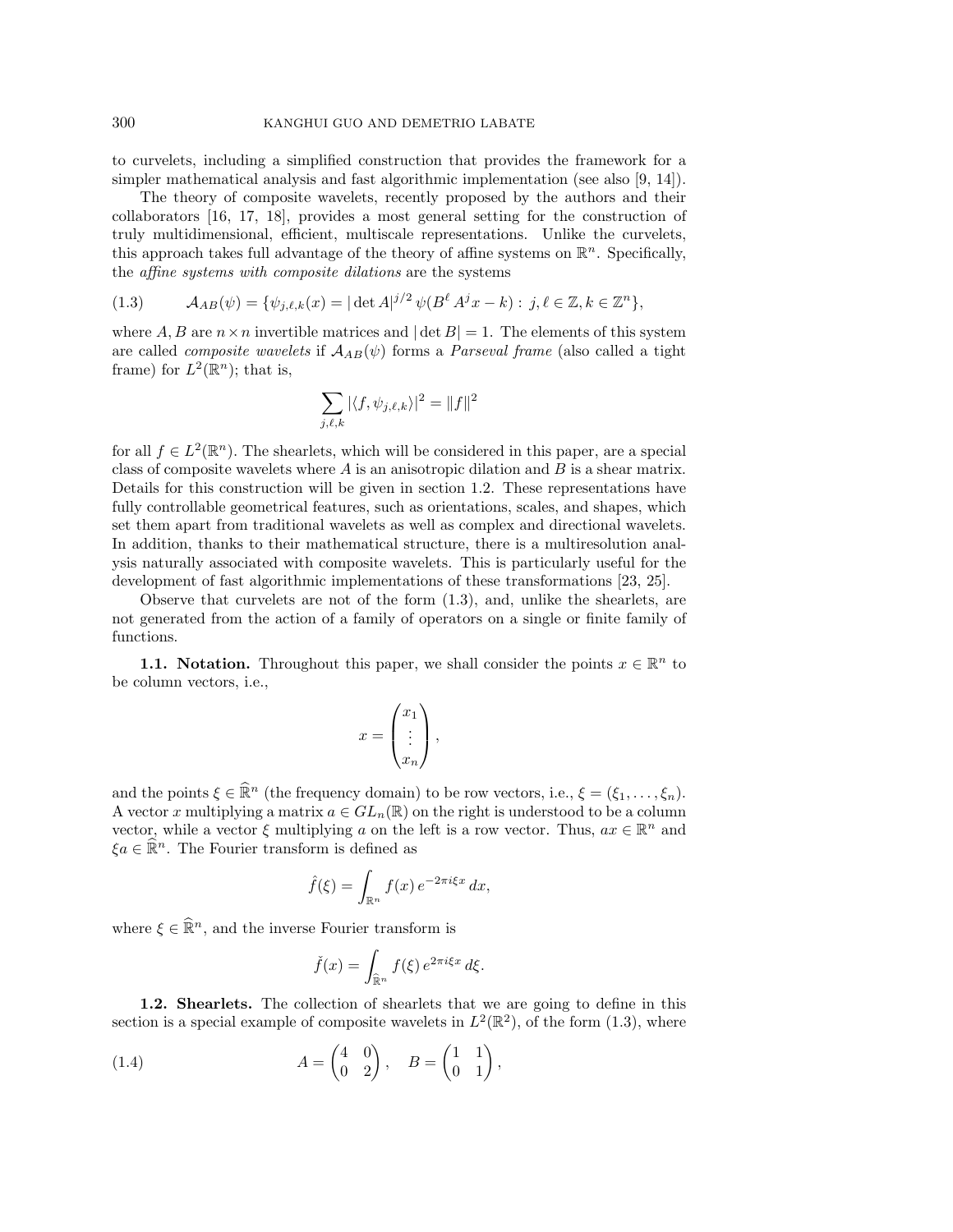and  $\psi$  will be defined in the following. It is useful to observe that, by applying the Fourier transform to the elements  $\psi_{j,\ell,k}$  in (1.3), we obtain

$$
\hat{\psi}_{j,\ell,k}(\xi) = |\det A|^{-j/2} \psi(\xi A^{-j} B^{-\ell}) e^{2\pi i \xi A^{-j} B^{-\ell} k}.
$$

For any  $\xi = (\xi_1, \xi_2) \in \mathbb{R}^2$ ,  $\xi_1 \neq 0$ , let  $\psi$  be given by

(1.5) 
$$
\hat{\psi}(\xi) = \hat{\psi}(\xi_1, \xi_2) = \hat{\psi}_1(\xi_1) \hat{\psi}_2 \left(\frac{\xi_2}{\xi_1}\right),
$$

where  $\hat{\psi}_1, \hat{\psi}_2 \in C^{\infty}(\hat{\mathbb{R}})$ , supp  $\hat{\psi}_1 \subset [-\frac{1}{2}, -\frac{1}{16}] \cup [\frac{1}{16}, \frac{1}{2}]$ , and supp  $\hat{\psi}_2 \subset [-1, 1]$ . We assume that

(1.6) 
$$
\sum_{j\geq 0} |\hat{\psi}_1(2^{-2j}\omega)|^2 = 1 \quad \text{for } |\omega| \geq \frac{1}{8}
$$

and

(1.7) 
$$
|\hat{\psi}_2(\omega - 1)|^2 + |\hat{\psi}_2(\omega)|^2 + |\hat{\psi}_2(\omega + 1)|^2 = 1 \text{ for } |\omega| \le 1.
$$

It follows from the last equation that, for any  $j \geq 0$ ,

(1.8) 
$$
\sum_{\ell=-2^j}^{2^j} |\hat{\psi}_2(2^j \omega + \ell)|^2 = 1 \quad \text{for } |\omega| \le 1.
$$

It also follows from our assumptions that  $\hat{\psi} \in C_0^{\infty}(\hat{\mathbb{R}}^2)$ , with supp  $\hat{\psi} \subset [-\frac{1}{2}, \frac{1}{2}]^2$ . There are several examples of functions  $\psi_1$ ,  $\psi_2$  satisfying the properties described above (see the appendix).

Observe that  $(\xi_1, \xi_2) A^{-j} B^{-\ell} = (2^{-2j}\xi_1, -\ell 2^{-2j}\xi_1 + 2^{-j}\xi_2)$ . Using (1.6) and (1.8), it is easy to see that

$$
\sum_{j\geq 0} \sum_{\ell=-2^j}^{2^j} |\hat{\psi}(\xi A^{-j}B^{-\ell})|^2 = \sum_{j\geq 0} \sum_{\ell=-2^j}^{2^j} |\hat{\psi}_1(2^{-2^j}\xi_1)|^2 |\hat{\psi}_2(2^j\frac{\xi_2}{\xi_1} - \ell)|^2
$$

$$
= \sum_{j\geq 0} |\hat{\psi}_1(2^{-2^j}\xi_1)|^2 \sum_{\ell=-2^j}^{2^j} |\hat{\psi}_2(2^j\frac{\xi_2}{\xi_1} - \ell)|^2 = 1
$$

for  $(\xi_1, \xi_2) \in \mathcal{D}_C$ , where  $\mathcal{D}_C = \{(\xi_1, \xi_2) \in \mathbb{R}^2 : |\xi_1| \ge \frac{1}{8}, |\xi_2| \le 1\}$ . This equation, together with the fact that  $\hat{\psi}$  is supported inside  $\left[-\frac{1}{2},\frac{1}{2}\right]^2$ , implies that the collection of shearlets,

$$
(1.9) \quad \mathcal{SH}(\psi) = \left\{ \psi_{j,\ell,k}(x) = 2^{\frac{3j}{2}} \psi(B^{\ell} A^j x - k) : j \ge 0, -2^j \le \ell \le 2^j, k \in \mathbb{Z}^2 \right\},\
$$

is a Parseval frame for  $L^2(\mathcal{D}_C)^{\vee} = \{f \in L^2(\mathbb{R}^2) : \text{supp } \hat{f} \subset \mathcal{D}_C\}$ . Details about the argument that this system is a Parseval frame can be found in [18, sect. 5.2.1].

To obtain a Parseval frame for  $L^2(\mathbb{R}^2)$ , one can construct a second system of shearlets which form a Parseval frame for the functions with frequency support in the vertical cone  $\mathcal{D}_{\tilde{C}} = \{(\xi_1, \xi_2) \in \mathbb{R}^2 : |\xi_2| \ge \frac{1}{8}, |\frac{\xi_1}{\xi_2}| \le 1\}$ . Finally, one can easily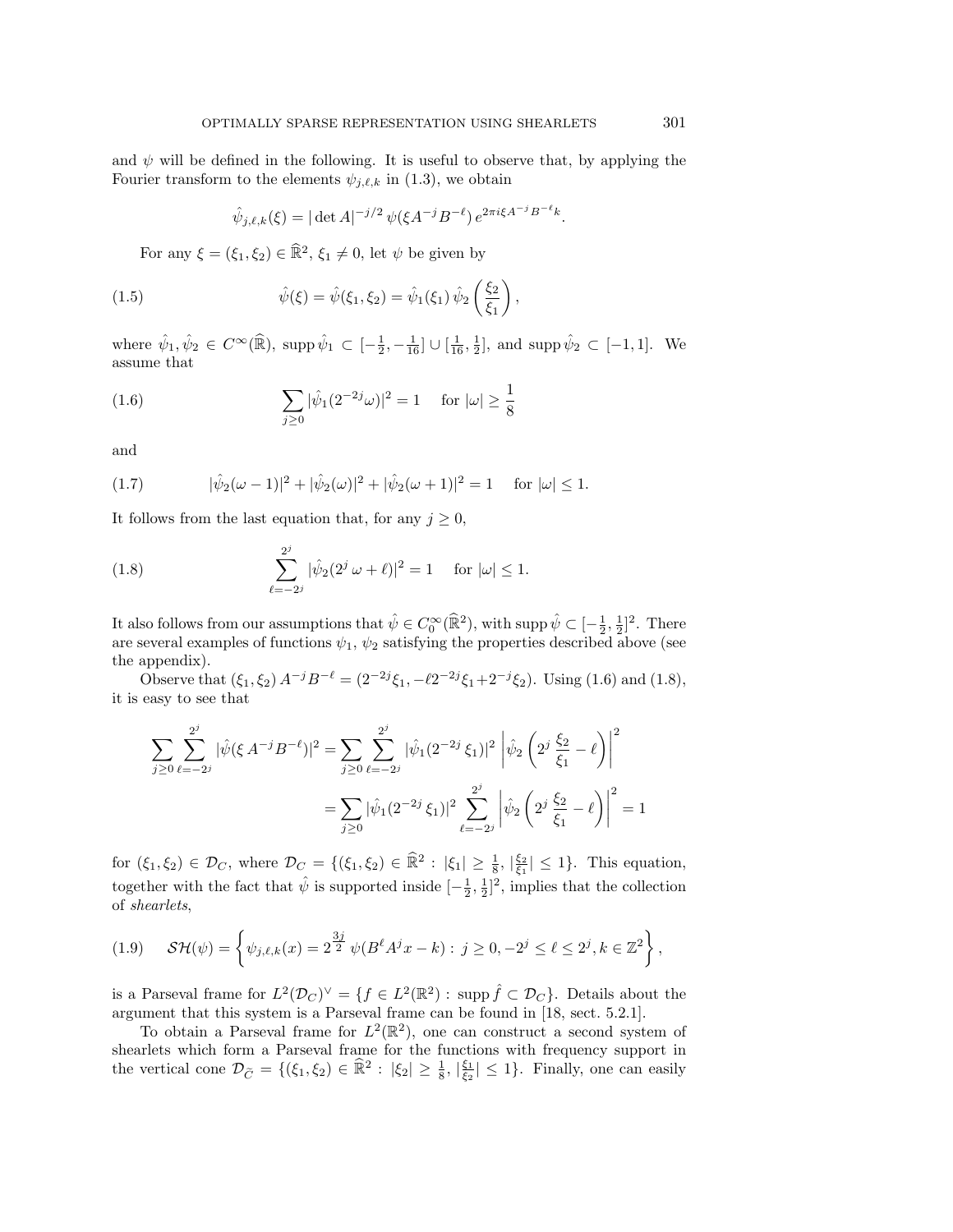

FIG. 1.1. (a) The tiling of the frequency plane  $\hat{\mathbb{R}}^2$  induced by the shearlets. (b) Frequency support of the shearlet  $\psi_{j,\ell,k}$ , for  $\xi_1 > 0$ . The other half of the support, for  $\xi_1 < 0$ , is symmetrical.

construct a Parseval frame (or an orthonormal basis) for  $L^2([-\frac{1}{8},\frac{1}{8}]^2)^\vee$ . Then any function in  $L^2(\mathbb{R}^2)$  can be expressed as a sum  $f = P_C f + P_{\tilde{C}} f + P_0 f$ , where each component corresponds to the orthogonal projection of f into one of the three subspaces of  $L^2(\mathbb{R}^2)$  described above. The tiling of the frequency plane  $\mathbb{R}^2$  induced by this system is illustrated in Figure 1.1(a). The above construction was first introduced in [15].

The conditions on the support of  $\hat{\psi}_1$  and  $\hat{\psi}_2$  imply that the functions  $\hat{\psi}_{j,\ell,k}$  have frequency support:

$$
\mathrm{supp}\,\hat\psi_{j,\ell,k}\subset \left\{(\xi_1,\xi_2):\xi_1\in [-2^{2j-1},-2^{2j-4}]\cup [2^{2j-4},2^{2j-1}],\,\left|\frac{\xi_2}{\xi_1}-\ell\, 2^{-j}\right|\leq 2^{-j}\right\}.
$$

Thus, the system  $\mathcal{SH}(\psi)$ , given by (1.9), is a Parseval frame exhibiting the following properties:

- (i) Time-frequency localization. Since  $\hat{\psi} \in C_0^{\infty}(\hat{\mathbb{R}}^2)$ , then  $|\psi(x)| \leq C_N (1+|x|)^{-N}$ for any  $N \in \mathbb{N}$ , and thus the elements  $\psi_{j,\ell,k}$  are well localized.
- (ii) *Parabolic scaling*. Each element  $\hat{\psi}_{j,\ell,k}$  has support on a pair of trapezoids, each one contained in a box of size approximately  $2^{2j} \times 2^j$  (see Figure 1.1(b)). Because the shearlets are well localized, each  $\psi_{j,\ell,k}$  is essentially supported on a box of size  $2^{-2j} \times 2^{-j}$ . Thus, their supports become increasingly thin as  $j \to \infty$ .
- (iii) Directional sensitivity. The elements  $\hat{\psi}_{j,\ell,k}$  are oriented along lines with slope given by  $\ell 2^{-j}$ . As a consequence, the corresponding elements  $\psi_{j,\ell,k}$  are oriented along lines with slope  $-\ell 2^{-j}$ . The number of orientations (approximately) doubles at each finer scale.
- (iv) Spatial localization. For any fixed scale and orientation, the shearlets are obtained by translations on the lattice  $\mathbb{Z}^2$ .
- (v) Oscillatory behavior. The shearlets  $\psi_{j,\ell,k}$  are nonoscillatory along the orientation axis of slope  $-\ell 2^{-j}$ , and oscillatory across this axis.

Observe that the curvelets of Cand`es and Donoho also satisfy similar properties, with the following main differences. Concerning property (iii), the number of orienta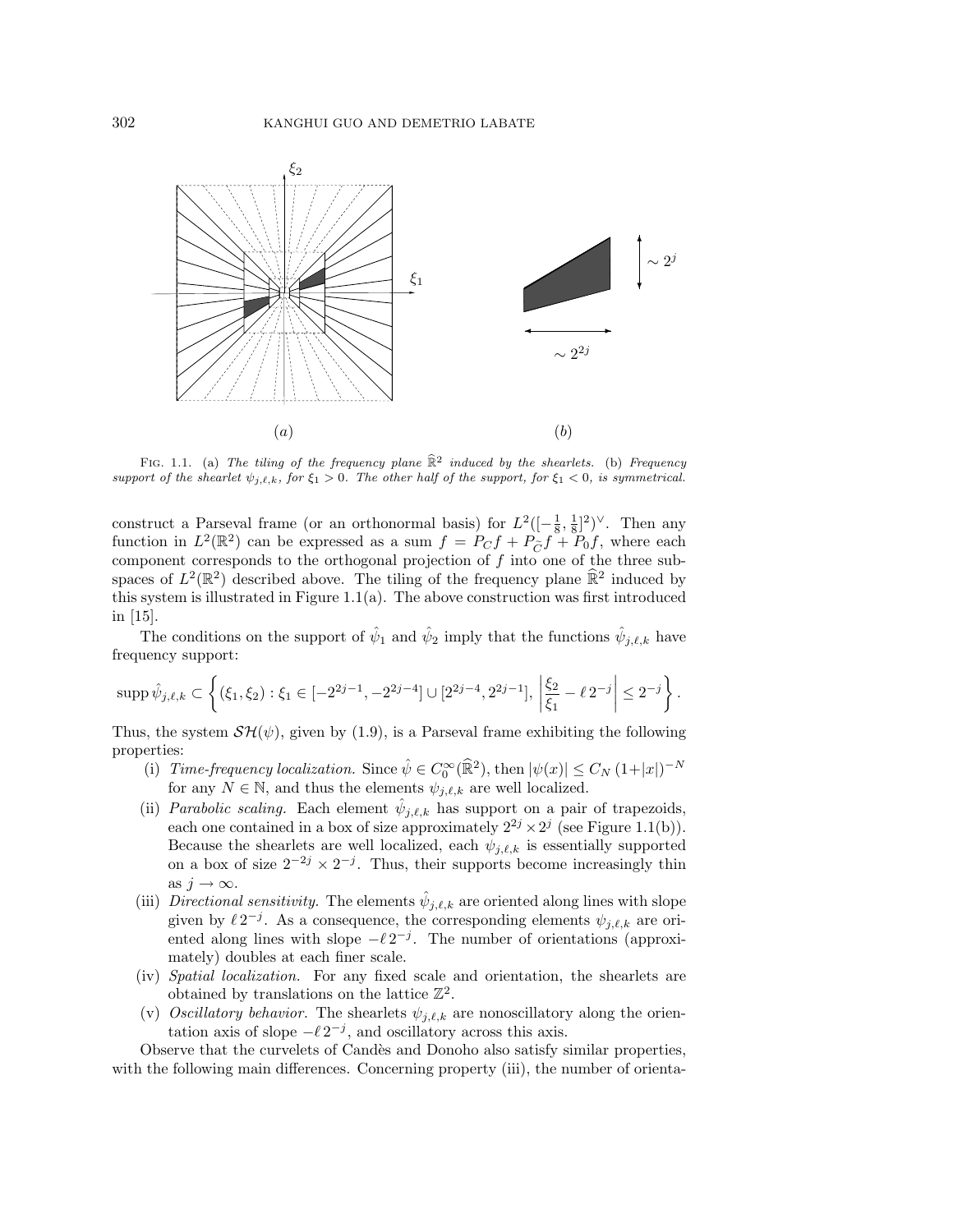tions in the curvelet constructions doubles at every other scale. Concerning property (iv), the curvelets are not associated with a fixed translation lattice. However, for a given scale parameter j and orientation  $\theta$ , they are obtained by translations on a grid that depends on j and  $\theta$ . In fact, as we mentioned before, unlike the shearlets, the curvelets are not generated from the action of a family of operators on a single or finite family of functions.

**1.3. Main results.** One major feature of shearlets is that, if f is a compactly supported function which is  $C^2$  away from a  $C^2$  curve, then the sequence of shearlet coefficients  $\{\langle f, \psi_{j,\ell,k}\rangle\}$  has (essentially) optimally fast decay. As a consequence, if  $f_N^S$  is the N-term approximation of f obtained from the N largest coefficients of its shearlet expansion, then the approximation error is essentially optimal.

Before stating the main theorems, let us define more precisely the class of functions we are interested in. We follow [7] and introduce  $STAR^2(A)$ , a class of indicator functions of sets B with  $C^2$  boundaries  $\partial B$ . In polar coordinates, let  $\rho(\theta): [0, 2\pi) \to$  $[0, 1]^2$  be a radius function, and define B by  $x \in B$  if and only if  $|x| \le \rho(\theta)$ . In particular, the boundary  $\partial B$  is given by the curve in  $\mathbb{R}^2$ :

(1.10) 
$$
\beta(\theta) = \begin{pmatrix} \rho(\theta) \cos(\theta) \\ \rho(\theta) \sin(\theta) \end{pmatrix}.
$$

The class of boundaries of interest to us is defined by

(1.11) 
$$
\sup |\rho''(\theta)| \le A, \quad \rho \le \rho_0 < 1.
$$

We say that a set  $B \in STAR^2(A)$  if  $B \subset [0,1]^2$  and B is a translate of a set obeying (1.10) and (1.11). In addition, we set  $C_0^2([0,1]^2)$  to be the collection of twice differentiable functions supported inside  $[0, 1]^2$ .

Finally, we define the set  $\mathcal{E}^2(A)$  of functions which are  $C^2$  away from a  $C^2$  edge as the collection of functions of the form

$$
f=f_0+f_1\chi_B,
$$

where  $f_0, f_1 \in C_0^2([0,1]^2), B \in STAR^2(A)$ , and  $||f||_{C^2} = \sum_{|\alpha| \le 2} ||D^{\alpha} f||_{\infty} \le 1$ .

Let M be the set of indices  $\{(j, \ell, k) : j \geq 0, -2^j \leq \ell \leq 2^j, k \in \mathbb{Z}^2\}$ , and let  $\{\psi_{\mu}\}_{\mu \in M}$  be the Parseval frame of shearlets given by (1.9). The *shearlet coefficients* of a given function f are the elements of the sequence  $\{s_\mu(f) = \langle f, \psi_\mu \rangle : \mu \in M\}.$ We denote by  $|s(f)|_{(N)}$  the Nth largest entry in this sequence. We can now state the following results.

THEOREM 1.1. Let  $f \in \mathcal{E}^2(A)$ , and let  $\{s_\mu(f) = \langle f, \psi_\mu \rangle : \mu \in M\}$  be the sequence of shearlet coefficients associated with f. Then

(1.12) 
$$
\sup_{f \in \mathcal{E}^2(A)} |s(f)|_{(N)} \le C N^{-3/2} (\log N)^{3/2}.
$$

Let  $f_N^S$  be the N-term approximation of f obtained from the N largest coefficients of its shearlet expansion, namely,

$$
f_N^S = \sum_{\mu \in I_N} \langle f, \psi_\mu \rangle \, \psi_\mu,
$$

where  $I_N \subset M$  is the set of indices corresponding to the N largest entries of the sequence  $\{|\langle f, \psi_\mu\rangle|^2 : \mu \in M\}$ . Then the approximation error satisfies

$$
||f - f_N^S||_2^2 \le \sum_{m > N} |s(f)|_{(m)}^2.
$$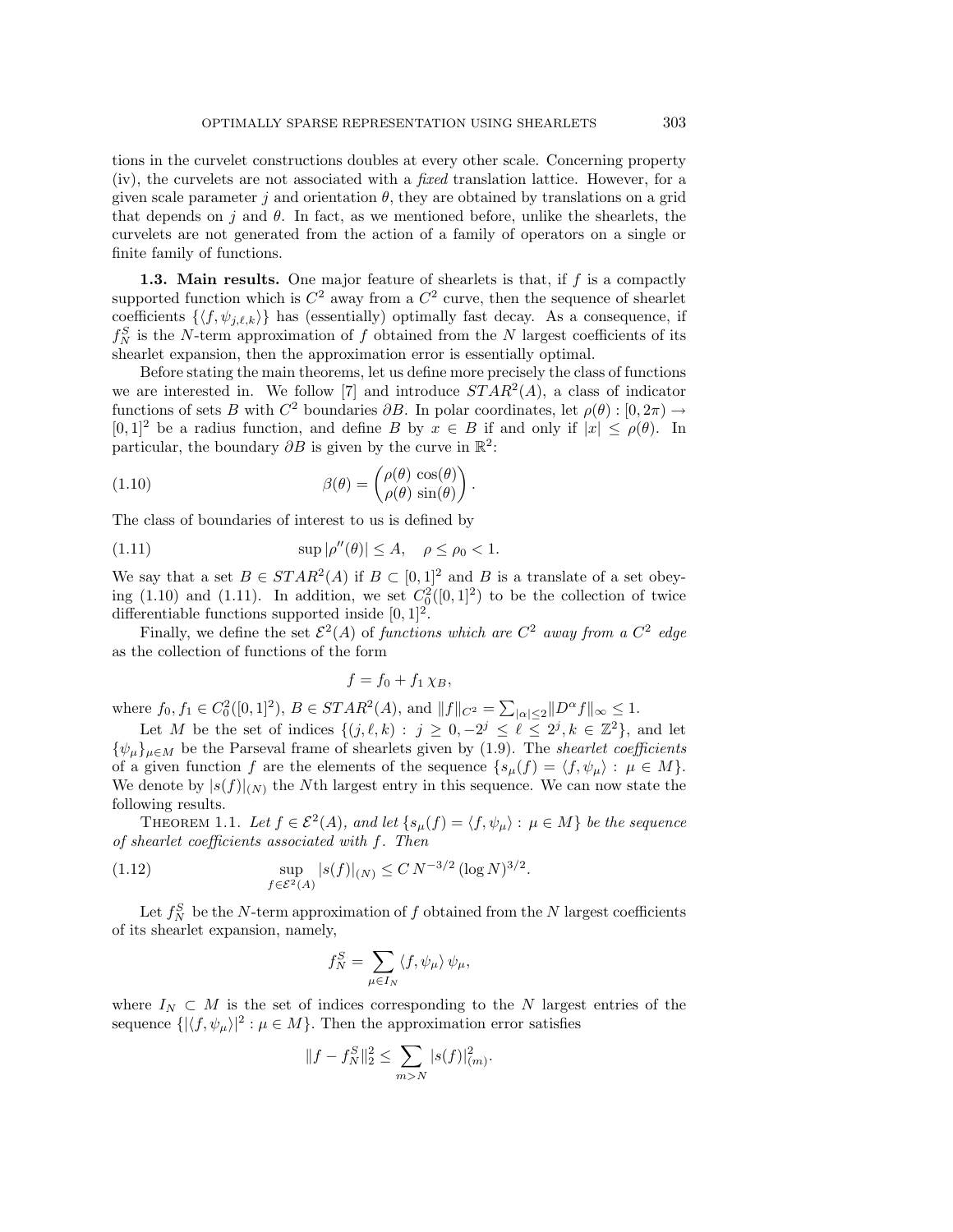Therefore, from (1.12) we immediately have the following.

THEOREM 1.2. Let  $f \in \mathcal{E}^2(A)$  and  $f_N^S$  be the approximation to f defined above. Then

$$
||f - f_N^S||_2^2 \le C N^{-2} (\log N)^3.
$$

**1.4. Analysis of the shearlet coefficients.** The argument that will be used to prove Theorem 1.1 follows essentially the architecture of the proofs in [7]. In order to measure the sparsity of the shearlet coefficients  $\{\langle f, \psi_\mu \rangle : \mu \in M\}$ , we will use the weak- $\ell^p$  quasi-norm  $\lVert \cdot \rVert_{w\ell^p}$  defined as follows. Let  $|s_\mu|_{(N)}$  be the Nth largest entry in the sequence  $\{s_\mu\}$ . Then

$$
\|s_{\mu}\|_{w\ell^p} = \sup_{N>0} N^{\frac{1}{p}} |s_{\mu}|_{(N)}.
$$

One can show (cf. [29, sect. 5.3]) that this definition is equivalent to

$$
||s_{\mu}||_{w\ell^{p}} = \left(\sup_{\epsilon>0} \# \{\mu : |s_{\mu}| > \epsilon\} \epsilon^{p}\right)^{\frac{1}{p}}.
$$

To analyze the decay properties of the shearlet coefficients  $\{\langle f, \psi_\mu \rangle\}$  at a given scale  $2^{-j}$ , we will smoothly localize the function f near dyadic squares. Fix the scale parameter  $j \ge 0$ . For this j fixed, let  $M_j = \{(j, \ell, k) : -2^j \le \ell \le 2^j, k \in \mathbb{Z}^2\}$  and  $\mathcal{Q}_j$  be the collection of dyadic cubes of the form  $Q = \left[\frac{k_1}{2^j}, \frac{k_1+1}{2^j}\right] \times \left[\frac{k_2}{2^j}, \frac{k_2+1}{2^j}\right]$ , with  $k_1, k_2 \in \mathbb{Z}$ . For w a nonnegative  $C^{\infty}$  function with support in  $[-1, 1]^2$ , we define a smooth partition of unity

$$
\sum_{Q \in \mathcal{Q}_j} w_Q(x) = 1, \quad x \in \mathbb{R}^2,
$$

where, for each dyadic square  $Q \in \mathcal{Q}_j$ ,  $w_Q(x) = w(2^j x_1 - k_1, 2^j x_2 - k_2)$ . We will then examine the shearlet coefficients of the localized function  $f_Q = f w_Q$ , i.e.,  $\{\langle f_Q, \psi_\mu \rangle :$  $\mu \in M_i$ .

For  $f \in \mathcal{E}^2(A)$ , the decay properties of the coefficients  $\{\langle f_Q, \psi_\mu \rangle : \mu \in M_j\}$  will exhibit a very different behavior depending on whether the edge curve intersects the support of  $w_Q$  or not. Let  $\mathcal{Q}_j = \mathcal{Q}_j^0 \cup \mathcal{Q}_j^1$ , where the union is disjoint and  $\mathcal{Q}_j^0$  is the collection of those dyadic cubes  $Q \in \mathcal{Q}_j$  such that the edge curve intersects the support of  $w_Q$ . Since each Q has sidelength  $2 \cdot 2^{-j}$ , then  $\mathcal{Q}_j^0$  has cardinality  $|\mathcal{Q}_j^0| \leq C_0 2^j$ , where  $C_0$  is independent of j. Similarly, since f is compactly supported in  $[0, 1]^2$ ,  $|Q_j^1| \leq 2^{2j} + 4 \cdot 2^j$ .

We have the following results, which will be proved in section 2.

THEOREM 1.3. Let  $f \in \mathcal{E}^2(A)$ . For  $Q \in \mathcal{Q}_j^0$ , with  $j \geq 0$  fixed, the sequence of shearlet coefficients  $\{\langle f_Q, \psi_\mu \rangle : \mu \in M_j\}$  obeys

$$
\|\langle f_Q,\psi_\mu\rangle\|_{w\ell^{2/3}}\leq C\,2^{-\frac{3j}{2}}
$$

for some constant  $C$  independent of  $Q$  and  $j$ .

THEOREM 1.4. Let  $f \in \mathcal{E}^2(A)$ . For  $Q \in \mathcal{Q}_j^1$ , with  $j \geq 0$  fixed, the sequence of shearlet coefficients  $\{ \langle f_Q, \psi_\mu \rangle : \mu \in M_j \}$  obeys

$$
\|\langle f_Q, \psi_\mu\rangle\|_{w\ell^{2/3}} \le C 2^{-3j}
$$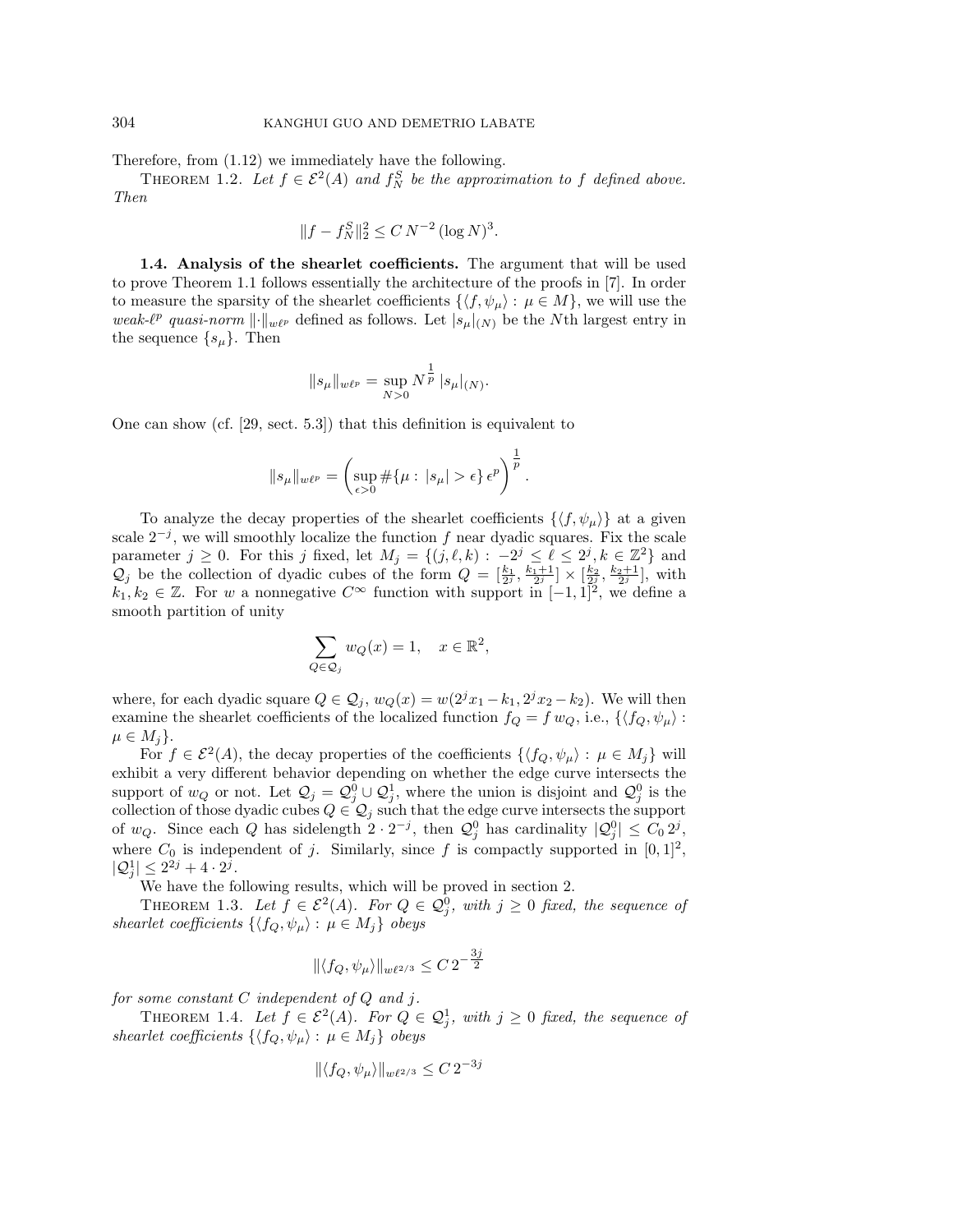for some constant  $C$  independent of  $Q$  and  $j$ .

As a consequence of these two theorems, we have the following.

COROLLARY 1.5. Let  $f \in \mathcal{E}^2(A)$  and, for  $j \geq 0$ , let  $s_i(f)$  be the sequence  $s_i(f) = \{ \langle f, \psi_\mu \rangle : \mu \in M_i \}.$  Then

$$
||s_j(f)||_{w\ell^{2/3}} \leq C
$$

for some C independent of j.

*Proof.* Using Theorems 1.3 and 1.4, by the *p*-triangle inequality for weak  $l^p$  spaces,  $p \leq 1$ , we have

$$
\|s_j(f)\|_{w\ell^{2/3}}^{2/3} \leq \sum_{Q \in \mathcal{Q}_j} \| \langle f_Q, \psi_\mu \rangle \|_{w\ell^{2/3}}^{2/3}
$$
  
= 
$$
\sum_{Q \in \mathcal{Q}_j^0} \| \langle f_Q, \psi_\mu \rangle \|_{w\ell^{2/3}}^{2/3} + \sum_{Q \in \mathcal{Q}_j^1} \| \langle f_Q, \psi_\mu \rangle \|_{w\ell^{2/3}}^{2/3}
$$
  

$$
\leq C \left| \mathcal{Q}_j^0 \right| 2^{-j} + C \left| \mathcal{Q}_j^1 \right| 2^{-2j}.
$$

The proof is completed by observing that  $|Q_j^0| \leq C_0 2^j$ , where  $C_0$  is independent of j, and  $|Q_j^1| \le 2^{2j} + 4 \cdot 2^j$ .  $\Box$ 

We can now prove Theorem 1.1.

Proof of Theorem 1.1. By Corollary 1.5, we have that

(1.13) 
$$
R(j,\epsilon) = \#\{\mu \in M_j : |\langle f, \psi_\mu \rangle| > \epsilon\} \le C \epsilon^{-2/3}.
$$

Also, observe that, since  $\hat{\psi} \in C_0^{\infty}(\mathbb{R}^2)$ , then

$$
|\langle f, \psi_{\mu} \rangle| = \left| \int_{\mathbb{R}^2} f(x) \, 2^{3j/2} \, \psi(B^{\ell} A^j x - k) \, dx \right|
$$
  

$$
\leq 2^{3j/2} \, \|f\|_{\infty} \int_{\mathbb{R}^2} |\psi(B^{\ell} A^j x - k)| \, dx
$$
  

$$
= 2^{-3j/2} \, \|f\|_{\infty} \int_{\mathbb{R}^2} |\psi(y)| \, dy < C' \, 2^{-3j/2}.
$$

 $\Box$ 

As a consequence, there is a scale  $j_{\epsilon}$  such that  $|\langle f, \psi_{\mu} \rangle| < \epsilon$  for each  $j \geq j_{\epsilon}$ . Specifically, it follows from (1.14) that  $R(j, \epsilon) = 0$  for  $j > \frac{2}{3} (\log_2(\epsilon^{-1}) + \log_2(C')) > \frac{2}{3} \log_2(\epsilon^{-1})$ . Thus, using (1.13), we have that

$$
\#\{\mu \in M : |\langle f, \psi_{\mu} \rangle| > \epsilon\} \le \sum_{j \ge 0} R(j, \epsilon) \le C \epsilon^{-2/3} \log_2(\epsilon^{-1}),
$$

and this implies (1.12).

**2. Proofs.** This section contains the constructions and proofs needed for the theorems in section 1.4.

**2.1. Proof of Theorem 1.3.** Suppose that a function in  $\mathcal{E}^2(A)$  contains a  $C^2$ edge. Following the approach in [7], we suppose that, for  $j>j_0$ , the scale 2<sup>-j</sup> is small enough so that over the square  $-2^{-j} \leq x_1, x_2 \leq 2^{-j}$  the edge curve may be parametrized as  $\begin{pmatrix} E(x_2) \\ x_2 \end{pmatrix}$  or  $\begin{pmatrix} x_1 \\ E(x_1) \end{pmatrix}$ . (The case where  $j \leq j_0$  is small requires a much simpler analysis and will be discussed in section 2.3.) Without loss of generality, let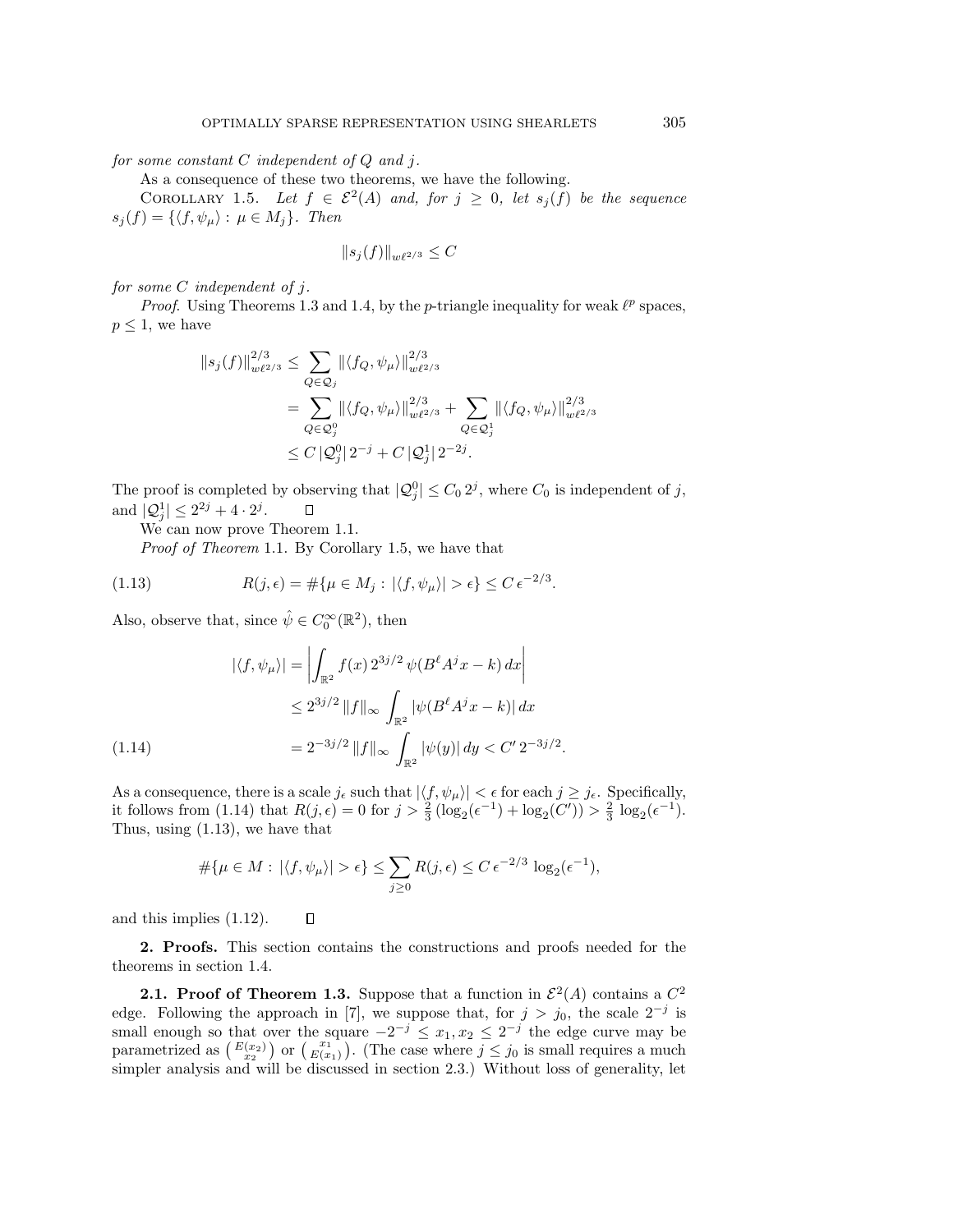

Fig. 2.1. Representation of an edge fragment.

us assume that the first parametrization holds. Then an edge fragment is a function of the form

$$
f(x_1, x_2) = w(2^{j}x_1, 2^{j}x_2) g(x_1, x_2) \chi_{\{x_1 \ge E(x_2)\}},
$$

where  $g \in C_0^2((0,1)^2)$ . For simplicity, let us assume that the edge goes through the origin and, at this point, its tangent is vertical (see Figure 2.1). Then, using the regularity of the edge curve, we have that

(i)  $E(0) = 0, E'(0) = 0;$ 

(ii) 
$$
\sup_{|x_2| \leq 2^{-j}} |E(x_2)| \leq \frac{1}{2} \sup_{|x_2| \leq 2^{-j}} 2^{-2j} |E''(x_2)|
$$
.

That means that, for  $|x_2| \leq 2^{-j}$ , the edge curve is almost straight. Observe that any arbitrary edge fragment is obtained by rotating and translating the one above. Since the analysis of the edge fragment that will be presented in the following is not affected by these transformations, there is no loss of generality in considering this case only.

In order to quantify the decay properties of the shearlet coefficients, we first need to analyze the decay of the Fourier transform of the edge fragment along radial lines in the region  $\mathcal{D}_C \subset \mathbb{R}^2$ , defined in section 1.2. It will be convenient to introduce polar coordinates. Let  $\xi = (\xi_1, \xi_2) \in \mathcal{D}_C$ . Using polar coordinates, we have

$$
\xi_1 = \lambda \cos \theta, \, \xi_2 = \lambda \sin \theta, \quad \text{with } |\theta| \le \frac{\pi}{4}, \, \lambda \in \mathbb{R}, \, |\xi_1| \ge \frac{1}{8}
$$

.

.

Using this notation, the radial lines have the form  $(\lambda \cos \theta, \lambda \sin \theta)$ ,  $\lambda \in \mathbb{R}$ ,  $|\theta| \leq \frac{\pi}{4}$ .

For 
$$
\xi = (\xi_1, \xi_2) \in \mathcal{D}_C
$$
,  $j \ge 0$ ,  $-2^j \le \ell \le 2^j$ , we introduce the notation

(2.1) 
$$
\Gamma_{j,\ell}(\xi) = \hat{\psi}_1(2^{-2j}\xi_1) \hat{\psi}_2\left(2^j\frac{\xi_2}{\xi_1} - \ell\right)
$$

We have the following claim.

PROPOSITION 2.1. Let f be an edge fragment and  $\Gamma_{j,\ell}$  be given by (2.1). Then

$$
\int_{\mathbb{R}^2} |\widehat{f}(\xi)|^2 |\Gamma_{j,\ell}(\xi)|^2 d\xi \leq C 2^{-3j} (1+|\ell|)^{-5}.
$$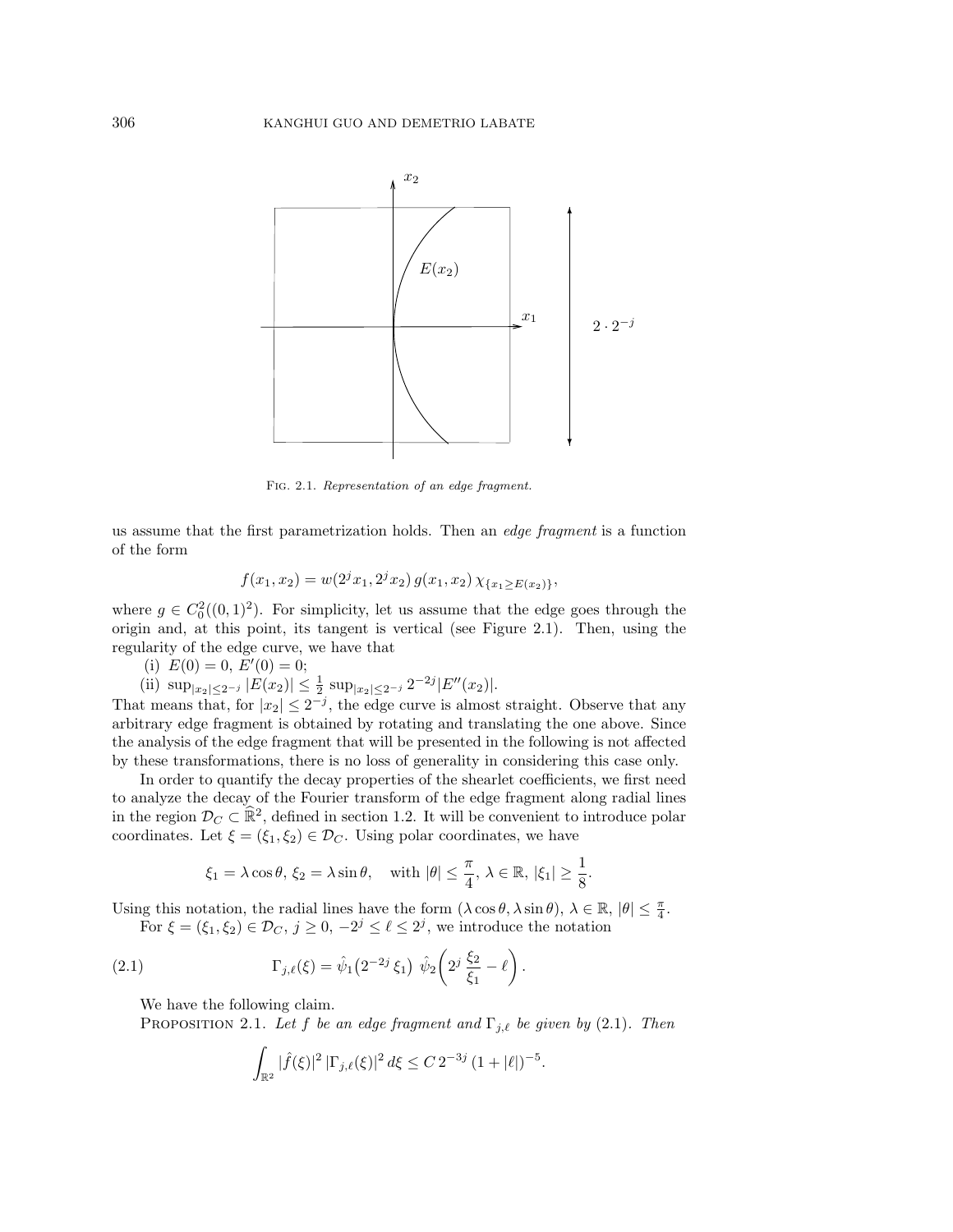In order to prove this proposition, we need to recall the following result [7, Thm. 6.1].

THEOREM 2.2. Let f be an edge fragment and  $I_j$  a dyadic interval  $[2^{2j-\alpha}, 2^{2j+\beta}]$ with  $\alpha \in \{0, 1, 2, 3, 4\}, \ \beta \in \{0, 1, 2\}.$  Then, for all  $\theta$ ,

$$
\int_{|\lambda| \in I_j} |\widehat{f}(\lambda \cos \theta, \lambda \sin \theta)|^2 d\lambda \leq C 2^{-3j} \left(1 + 2^j |\sin \theta|\right)^{-5}.
$$

*Proof of Proposition* 2.1. The assumptions on the support of  $\hat{\psi}_1$  and  $\hat{\psi}_2$  imply that

(2.2) 
$$
\mathrm{supp}\,\hat{\psi}_1(2^{-2j}\xi_1)\,\subset\,\big\{\xi_1\in[-2^{2j-1},-2^{2j-4}]\cup[2^{2j-4},2^{2j-1}]\big\}
$$

and

$$
\operatorname{supp}\hat{\psi}_2\left(2^j\frac{\xi_2}{\xi_1}-\ell\right)\subset\left\{(\xi_1,\xi_2): \left|2^j\frac{\xi_2}{\xi_1}-\ell\right|\leq 1\right\}.
$$

Since  $\tan \theta = \frac{\xi_2}{\xi_1}$ , the last expression can be written as

(2.3) supp 
$$
\hat{\psi}_2 \left( 2^j \frac{\xi_2}{\xi_1} - \ell \right) \subset \{ (\lambda, \theta) : 2^{-j} (\ell - 1) \le \tan \theta \le 2^{-j} (\ell + 1) \}.
$$

Since  $\lambda^2 = \xi_1^2 + \xi_2^2 = \xi_1^2 (1 + (\tan \theta)^2)$  and  $|\ell| \le 2^j$ , then, using (2.2) and (2.3), we have

$$
|\lambda| \le 2^{2j-1} \left( 1 + 2^{-2j} (1+|\ell|)^2 \right)^{\frac{1}{2}} \le 2^{2j-1} \left( 1 + 2^{-2j} (1+2^j)^2 \right)^{\frac{1}{2}} \le 2^{2j+1}
$$

and

$$
|\lambda| \ge 2^{2j-4} \left(1 + 2^{-2j}(|\ell| - 1)^2\right)^{\frac{1}{2}} \ge 2^{2j-4}.
$$

Thus, the support of  $\Gamma_{j,\ell}$  is contained in

$$
W_{j,\ell} = \{ (\lambda, \theta) : 2^{2j-4} \le |\lambda| \le 2^{2j+1}, \arctan(2^{-j}(\ell-1)) \le \theta \le \arctan(2^{-j}(\ell+1)) \}.
$$

Observe that, in particular,  $|\theta| \leq \arctan 2$ . Since, for  $|\theta| \leq 2$ , we have that  $\tan \theta \approx$  $\sin \theta$ , it follows from (2.3) that, on  $W_{j,\ell}$ ,

(2.4) 
$$
2^{j} |\sin \theta| \approx 2^{j} (2^{-j} |\ell|) = |\ell|.
$$

Thus, using (2.4) and Theorem 2.2, we have that

$$
\int_{\hat{\mathbb{R}}^2} |\hat{f}(\xi)|^2 |\Gamma_{j,\ell}(\xi)|^2 d\xi \le C \int_{W_{j,\ell}} |\hat{f}(\lambda \cos \theta, \lambda \sin \theta)|^2 \lambda d\lambda d\theta
$$
\n
$$
\le C \int_{\arctan(2^{-j}(\ell-1))}^{\arctan(2^{-j}(\ell+1))} \int_{2^{2j-4}}^{2^{2j+1}} |\hat{f}(\lambda \cos \theta, \lambda \sin \theta)|^2 |\lambda| d\lambda d\theta
$$
\n
$$
\le C 2^{2j+1} \int_{\arctan(2^{-j}(\ell+1))}^{\arctan(2^{-j}(\ell+1))} 2^{-4j} \left(1 + 2^j |\sin \theta|\right)^{-5} d\theta
$$
\n
$$
\le C 2^{-2j} (1 + |\ell|)^{-5} \left(\arctan(2^{-j}(\ell-1)) - \arctan(2^{-j}(\ell+1))\right)
$$
\n
$$
= C 2^{-3j} (1 + |\ell|)^{-5}. \quad \Box
$$

<sup>1</sup>We use the notation  $f(x) \approx g(x)$ ,  $x \in D$ , to mean that there are constants  $C_1, C_2 > 0$  such that  $C_1 g(x) \leq f(x) \leq C_2 g(x)$  for all  $x \in D$ .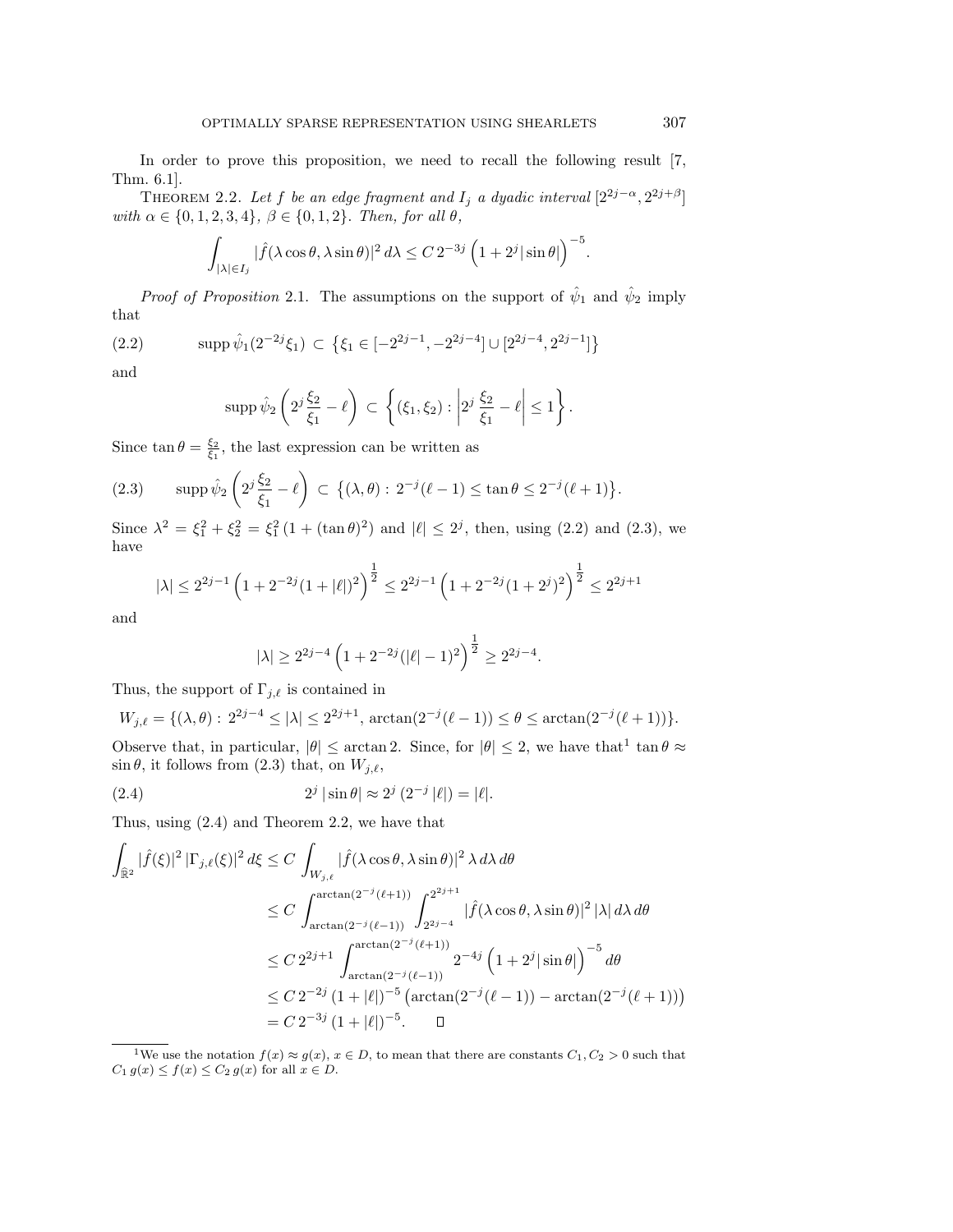The following proposition provides a similar estimate for the partial derivatives of the Fourier transform of the edge fragment.

PROPOSITION 2.3. Let f be an edge fragment,  $\Gamma_{j,\ell}$  be given by (2.1), and L be the differential operator

$$
L = \left(I - \left(\frac{2^{2j}}{2\pi (1+|\ell|)}\right)^2 \frac{\partial^2}{\partial \xi_1^2}\right) \left(1 - \left(\frac{2^j}{2\pi}\right)^2 \frac{\partial^2}{\partial \xi_2^2}\right).
$$

Then

$$
\int_{\widehat{\mathbb{R}}^2} \left| L \left( \hat{f}(\xi) \, \Gamma_{j,\ell}(\xi) \right) \right|^2 \, d\xi \leq C \, 2^{-3j} \, (1 + |\ell|)^{-5}.
$$

In order to prove this proposition, we need to recall the following result [7, Cor. 6.6].

COROLLARY 2.4. Let f be an edge fragment and  $I_j$  a dyadic interval  $[2^{2j-\alpha}, 2^{2j+\beta}]$ with  $\alpha \in \{0, 1, 2, 3, 4\}, \ \beta \in \{0, 1, 2\}.$  Then, for each  $m = (m_1, m_2) \in \overline{\mathbb{N}} \times \overline{\mathbb{N}}$  and for each θ,

$$
\int_{|\lambda| \in I_j} \left| \frac{\partial^{m_1}}{\partial \xi_1^{m_1}} \frac{\partial^{m_2}}{\partial \xi_2^{m_2}} \hat{f}(\lambda \cos \theta, \lambda \sin \theta) \right|^2 d\lambda
$$
  

$$
\leq C_m 2^{-2j|m|} \Big( 2^{-(4+2m_1)j} \left( 1 + 2^j |\sin \theta| \right)^{-5} + 2^{-10j} \Big),
$$

where  $C_m$  is independent of j and  $\ell$  and  $\overline{\mathbb{N}} = \mathbb{N} \cup \{0\}.$ 

We also need the following lemma, which follows from a direct computation.

LEMMA 2.5. Let  $\Gamma_{j,\ell}$  be given by (2.1). Then, for each  $m = (m_1, m_2) \in \overline{\mathbb{N}} \times \overline{\mathbb{N}},$  $m_1, m_2 \in \{0, 1, 2\},\$ 

$$
\left|\frac{\partial^{m_1}}{\partial \xi_1^{m_1}} \frac{\partial^{m_2}}{\partial \xi_2^{m_2}} \Gamma_{j,\ell}(\xi_1, \xi_2)\right| \leq C_m \, 2^{-(2m_1+m_2)j} \, (1+|\ell|)^{m_1},
$$

where  $|m| = m_1 + m_2$  and  $C_m$  is independent of j and  $\ell$ .

We can now prove Proposition 2.3.

Proof of Proposition 2.3. From Corollary 2.4, using (2.4), we have

$$
\int_{2^{2j-4}}^{2^{2j+1}} \left| \frac{\partial^2}{\partial \xi_1^2} \hat{f}(\lambda \cos \theta, \lambda \sin \theta) \right|^2 d\lambda \leq C 2^{-4j} \Big( 2^{-8j} \left( 1 + |\ell| \right)^{-5} + 2^{-10j} \Big).
$$

Thus, using the same idea as in the proof of Proposition 2.1,

$$
\int_{\widehat{\mathbb{R}}^2} \left| \left( \frac{\partial^2}{\partial \xi_1^2} \hat{f}(\xi) \right) \Gamma_{j,\ell}(\xi) \right|^2 d\xi
$$
\n
$$
\leq C \int_{\arctan(2^{-j}(\ell+1))}^{\arctan(2^{-j}(\ell+1))} \int_{2^{2j-4}}^{2^{2j+1}} \left| \frac{\partial^2}{\partial \xi_1^2} \hat{f}(\lambda \cos \theta, \lambda \sin \theta) \right|^2 |\lambda| d\lambda d\theta
$$
\n(2.5)\n
$$
\leq C 2^{-3j} \left( 2^{-8j} \left( 1 + |\ell| \right)^{-5} + 2^{-10j} \right).
$$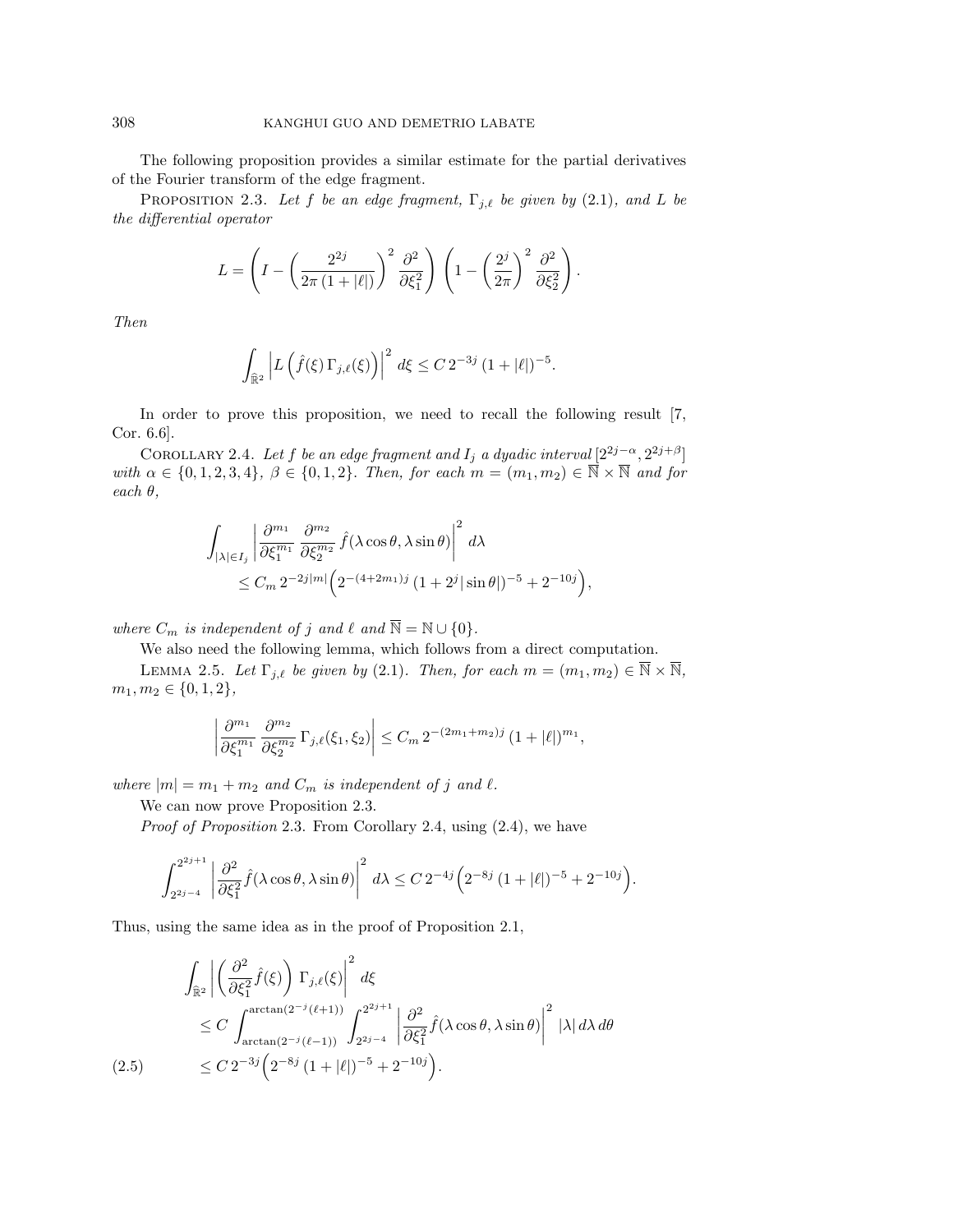Similarly, using Corollary 2.4 and Lemma 2.5, we have

$$
\int_{\widehat{\mathbb{R}}^2} \left| \left( \frac{\partial}{\partial \xi_1} \hat{f}(\xi) \right) \left( \frac{\partial}{\partial \xi_1} \Gamma_{j,\ell}(\xi) \right) \right|^2 d\xi
$$
\n
$$
\leq C 2^{-4j} (1+|\ell|)^2 \int_{\arctan(2^{-j}(\ell-1))}^{2^{\arctan(2^{-j}(\ell+1))}} \int_{2^{2j-4}}^{2^{2j+1}} \left| \frac{\partial}{\partial \xi_1} \hat{f}(\lambda \cos \theta, \lambda \sin \theta) \right|^2 |\lambda| d\lambda d\theta
$$
\n
$$
\leq C 2^{-4j} (1+|\ell|)^2 2^{-j} \left( 2^{-6j} (1+|\ell|)^{-5} + 2^{-10j} \right)
$$
\n
$$
(2.6) = C 2^{-5j} (1+|\ell|)^2 \left( 2^{-6j} (1+|\ell|)^{-5} + 2^{-10j} \right)
$$

and

$$
\int_{\hat{\mathbb{R}}^2} \left| \hat{f}(\xi) \left( \frac{\partial^2}{\partial \xi_1^2} \Gamma_{j,\ell}(\xi) \right) \right|^2 d\xi
$$
\n
$$
\leq C 2^{-8j} (1+|\ell|)^4 \int_{\arctan(2^{-j}(\ell+1))}^{\arctan(2^{-j}(\ell+1))} \int_{2^{2j-4}}^{2^{2j+1}} \left| \hat{f}(\lambda \cos \theta, \lambda \sin \theta) \right|^2 |\lambda| d\lambda d\theta
$$
\n(2.7) 
$$
\leq C 2^{-8j} (1+|\ell|)^4 2^{-3j} (1+|\ell|)^{-5} = C 2^{-11j} (1+|\ell|)^{-1}.
$$

Finally, combining (2.5), (2.6), (2.7), and using the fact that  $|\ell| \leq 2^{j}$ , we have that

$$
(2.8) \qquad \int_{\widehat{\mathbb{R}}^2} \left| \left( \frac{2^{2j}}{2\pi(1+|\ell|)} \right)^2 \frac{\partial^2}{\partial \xi_1^2} \left( \hat{f}(\xi) \, \Gamma_{j,\ell}(\xi) \right) \right|^2 \, d\xi \leq C \, 2^{-3j} \, (1+|\ell|)^{-5}.
$$

Similarly for the derivatives with respect to  $\xi_2$  we have

$$
(2.9) \qquad \int_{\widehat{\mathbb{R}}^2} \left| \left( \frac{\partial^2}{\partial \xi_2^2} \hat{f}(\xi) \right) \Gamma_{j,\ell}(\xi) \right|^2 d\xi \leq C 2^{-3j} \left( 2^{-4j} \left( 1 + |\ell| \right)^{-5} + 2^{-10j} \right),
$$

$$
(2.10) \qquad \int_{\widehat{\mathbb{R}}^2} \left| \left( \frac{\partial}{\partial \xi_2} \hat{f}(\xi) \right) \left( \frac{\partial}{\partial \xi_2} \Gamma_{j,\ell}(\xi) \right) \right|^2 d\xi \leq C 2^{-3j} \left( 2^{-4j} \left( 1 + |\ell| \right)^{-5} + 2^{-10j} \right),
$$

(2.11) 
$$
\int_{\hat{\mathbb{R}}^2} \left| \hat{f}(\xi) \left( \frac{\partial^2}{\partial \xi_2^2} \Gamma_{j,\ell}(\xi) \right) \right|^2 d\xi \leq C 2^{-7j} (1 + |\ell|)^{-5}.
$$

Combining (2.9), (2.10), (2.11), and using again the fact that  $|\ell| \leq 2^{j}$ , we have that

(2.12) 
$$
\int_{\widehat{\mathbb{R}}^2} \left| \left( \frac{2^j}{2\pi} \right)^2 \frac{\partial^2}{\partial \xi_2^2} \left( \hat{f}(\xi) \, \Gamma_{j,\ell}(\xi) \right) \right|^2 d\xi \leq C \, 2^{-3j} \, (1 + |\ell|)^{-5}.
$$

Similarly, one can show that

$$
(2.13) \qquad \int_{\widehat{\mathbb{R}}^2} \left| \frac{2^{3j}}{(1+|\ell|)(2\pi)^2} \frac{\partial^2}{\partial \xi_2^2} \frac{\partial^2}{\partial \xi_1^2} \left( \hat{f}(\xi) \Gamma_{j,\ell}(\xi) \right) \right|^2 d\xi \leq C 2^{-3j} (1+|\ell|)^{-5}.
$$

The proof is completed using (2.8), (2.12), (2.13), and Lemma 2.5.

We can now prove Theorem 1.3. The following proof adapts some ideas from [7].

 $\Box$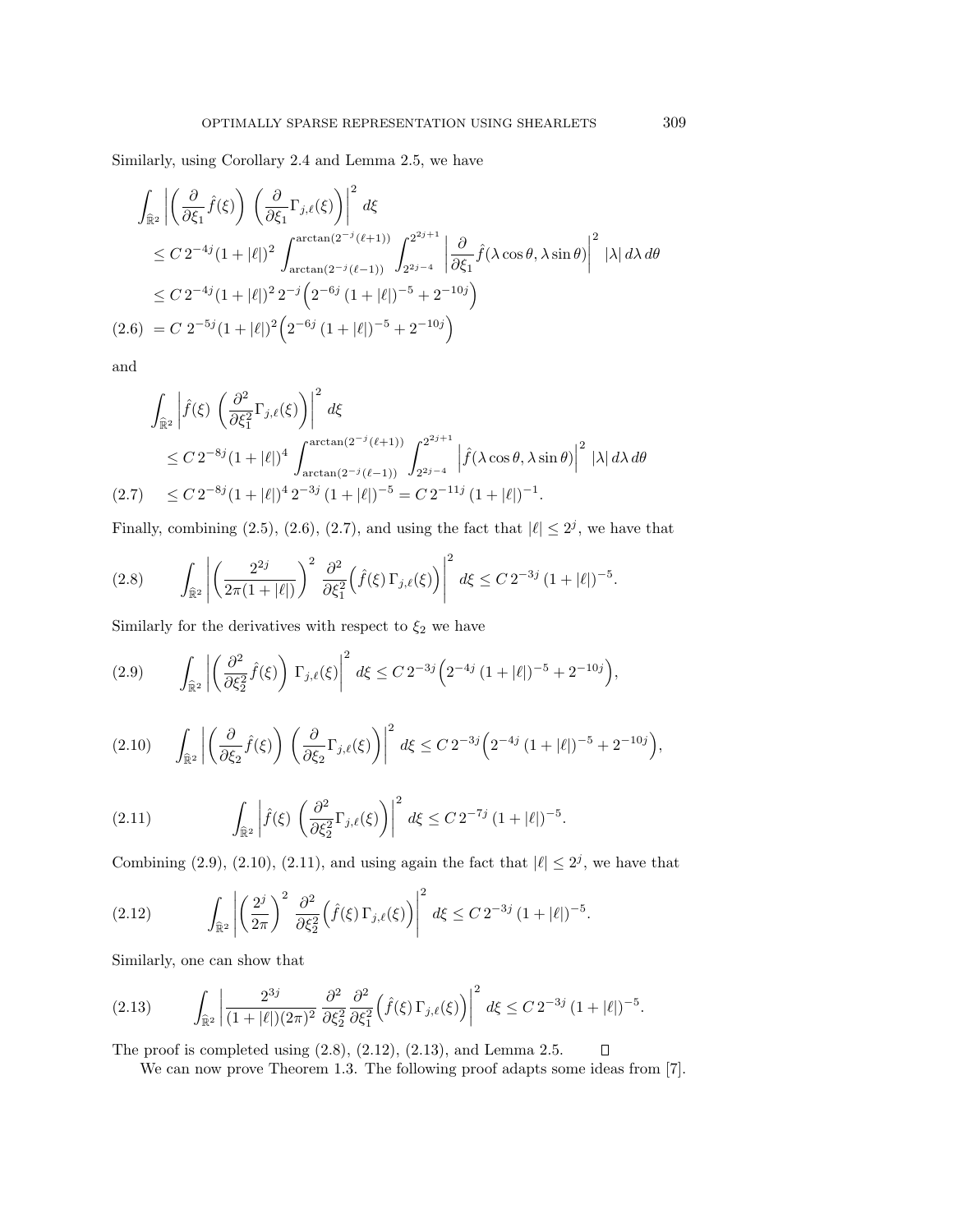*Proof of Theorem* 1.3. Fix  $j \ge 0$  and, for simplicity of notation, let  $f = f_Q$ . For  $\mu \in M_j$ , the shearlet coefficient of f is

$$
\langle f, \psi_{\mu} \rangle = \langle f, \psi_{j,\ell,k} \rangle = |\det A|^{-j/2} \int_{\widehat{\mathbb{R}}^2} \widehat{f}(\xi) \, \Gamma_{j,\ell}(\xi) \, e^{2\pi i \xi A^{-j} B^{-\ell} k} \, d\xi,
$$

where  $\Gamma_{j,\ell}(\xi)$  is given by (2.1) and A, B are given by (1.4). Observe that

$$
2\pi i \xi A^{-j} B^{-\ell} k = 2\pi i \left(\xi_1 \quad \xi_2\right) \begin{pmatrix} 2^{-2j} & 0 \\ 0 & 2^{-j} \end{pmatrix} \begin{pmatrix} 1 & -\ell \\ 0 & 1 \end{pmatrix} \begin{pmatrix} k_1 \\ k_2 \end{pmatrix}
$$
  
(2.14)  

$$
= 2\pi i \left( (k_1 - k_2 \ell) 2^{-2j} \xi_1 + k_2 2^{-j} \xi_2 \right).
$$

Using (2.14), a direct computation shows that

$$
\frac{\partial^2}{\partial \xi_1^2} \left(2\pi \xi A^{-j} B^{-\ell} k\right) = -(2\pi)^2 2^{-4j} (k_1 - k_2 \ell)^2 = \begin{cases} -(2\pi)^2 \ell^2 2^{-4j} \left(\frac{k_1}{\ell} - k_2\right)^2 & \text{if } \ell \neq 0, \\ -(2\pi)^2 2^{-4j} k_1^2 & \text{if } \ell = 0, \end{cases}
$$

(2.15) 
$$
\frac{\partial^2}{\partial \xi_2^2} \left(2\pi \xi A^{-j} B^{-\ell} k\right) = -(2\pi)^2 2^{-2j} k_2^2.
$$

By the equivalent definition of weak  $\ell^p$  norm, the theorem is proved, provided we show that

(2.16) 
$$
\# \{ \mu \in M_j : |\langle f, \psi_\mu \rangle| > \epsilon \} \leq C 2^{-j} \epsilon^{-\frac{2}{3}}.
$$

Let  $L$  be the second order differential operator defined in Proposition 2.3. Using  $(2.14)$  and  $(2.15)$ , it follows that

$$
(2.17)
$$

$$
L(e^{2\pi i\xi A^{-j}B^{-\ell}k}) = \begin{cases} \left(1 + \left(\frac{\ell}{(1+|\ell|)}\right)^2 \left(\frac{k_1}{\ell} - k_2\right)^2\right) (1+k_2^2) e^{2\pi i\xi A^{-j}B^{-\ell}k} & \text{if } \ell \neq 0, \\ (1+k_1^2)(1+k_2^2) e^{2\pi i\xi A^{-j}B^{-\ell}k} & \text{if } \ell = 0. \end{cases}
$$

Integration by parts gives

$$
\langle f, \psi_{\mu} \rangle = |\det A|^{-j/2} \int_{\widehat{\mathbb{R}}^2} L(\widehat{f}(\xi) \Gamma_{j,\ell}(\xi)) L^{-1} \left( e^{2\pi i \xi A^{-j} B^{-\ell} k} \right) d\xi.
$$

Let us consider first the case  $\ell \neq 0$ . In this case, from (2.17) we have that

(2.18) 
$$
L^{-1}(e^{2\pi i\xi A^{-j}B^{-\ell}k}) = G(k,\ell)^{-1} e^{2\pi i\xi A^{-j}B^{-\ell}k},
$$

where  $G(k,\ell) = \left(1 + \left(\frac{\ell}{(1+|\ell|)}\right)^2 \left(\frac{k_1}{\ell} - k_2\right)^2\right) (1+k_2^2)$ . Thus

$$
\langle f, \psi_{\mu} \rangle = |\det A|^{-j/2} G(k, \ell)^{-1} \int_{\widehat{\mathbb{R}}^2} L\left(\widehat{f}(\xi) \Gamma_{j, \ell}(\xi)\right) e^{2\pi i \xi A^{-j} B^{-\ell} k} d\xi,
$$

or, equivalently,

$$
G(k,\ell)\langle f,\psi_\mu\rangle=|\det A|^{-j/2}\,\int_{\widehat{\mathbb{R}}^2}L\left(\widehat{f}(\xi)\,\Gamma_{j,\ell}(\xi)\right)\,e^{2\pi i\xi A^{-j}B^{-\ell}k}\,d\xi.
$$

Let  $K = (K_1, K_2) \in \mathbb{Z}^2$ , and define  $R_K = \{k = (k_1, k_2) \in \mathbb{Z}^2 : \frac{k_1}{\ell} \in [K_1, K_1 + 1], k_2 =$  $K_2$ }. Since, for  $j, \ell$  fixed, the set  $\{|\det A|^{-j/2}e^{2\pi i \xi A^{-j}B^{-\ell}k}: k \in \mathbb{Z}^2\}$  is an orthonormal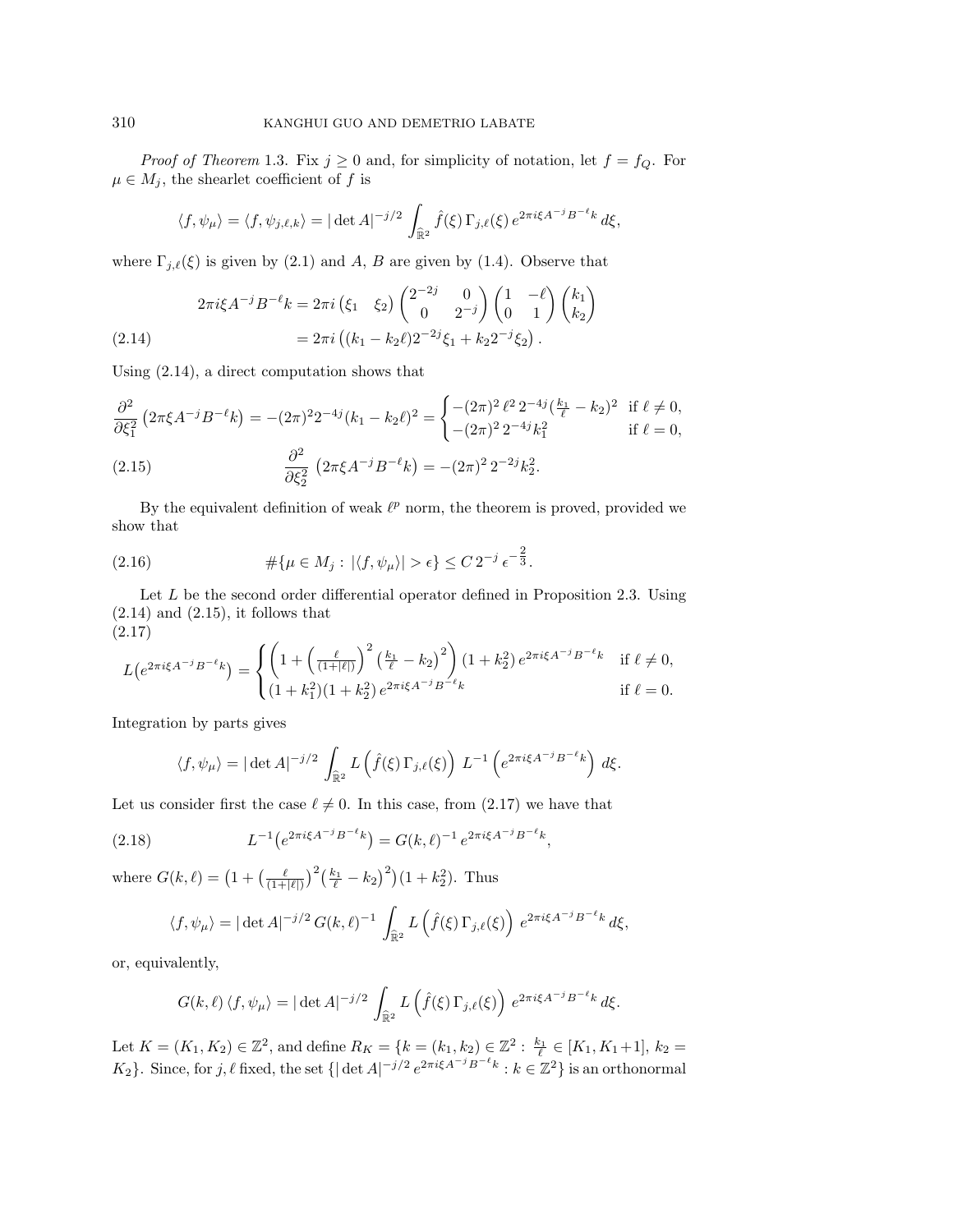basis for the  $L^2$  functions on  $[-\frac{1}{2}, \frac{1}{2}]A^jB^{\ell}$ , and the function  $\Gamma_{j,\ell}(\xi)$  is supported on this set, then

$$
\sum_{k \in R_K} |\langle G(k,\ell) f, \psi_\mu \rangle|^2 \leq \int_{\widehat{\mathbb{R}}^2} \left| L \left( \widehat{f}(\xi) \, \Gamma_{j,\ell}(\xi) \right) \right|^2 \, d\xi.
$$

From the definition of  $R_K$  it follows that

$$
\sum_{k \in R_K} |\langle f, \psi_\mu \rangle|^2 \le C \left( 1 + (K_1 - K_2)^2 \right)^{-2} \left( 1 + K_2 \right)^{-2} \int_{\hat{\mathbb{R}}^2} \left| L \left( \hat{f}(\xi) \, \Gamma_{j,\ell}(\xi) \right) \right|^2 \, d\xi.
$$

By Proposition 2.3,

(2.19) 
$$
\sum_{k \in R_K} |\langle f, \psi_\mu \rangle|^2 \leq C L_K^{-2} 2^{-3j} (1 + |\ell|)^{-5},
$$

where  $L_K = (1 + (K_1 - K_2)^2)(1 + K_2^2)$ . For  $j, \ell$  fixed, let  $N_{j,\ell,K}(\epsilon) = \#\{k \in R_K :$  $|\psi_{j,\ell,k}| > \epsilon$ . Then it is clear that  $N_{j,\ell,K}(\epsilon) \leq C(|\ell|+1)$ , and  $(2.19)$  implies that

$$
N_{j,\ell,K}(\epsilon) \le C L_K^{-2} 2^{-3j} \epsilon^{-2} (1+|\ell|)^{-5}.
$$

Thus

(2.20) 
$$
N_{j,\ell,K}(\epsilon) \leq C \min\left(|\ell|+1, L_K^{-2} 2^{-3j} \epsilon^{-2} (1+|\ell|)^{-5}\right).
$$

Using (2.20), we will now show that

(2.21) 
$$
\sum_{\ell=-2^j}^{2^j} N_{j,\ell,K}(\epsilon) \leq C L_K^{-\frac{2}{3}} 2^{-j} \epsilon^{-\frac{2}{3}}.
$$

In fact, let  $\ell^*$  be defined by  $(\ell^* + 1) = L_K^{-2} 2^{-3j} \epsilon^{-2} (1 + \ell^*)^{-5}$ . That is,  $\ell^* + 1 =$  $L_K^{-1/3} 2^{-j/2} \epsilon^{-1/3}$ . Then

$$
\sum_{\ell=-2^j}^{2^j} N_{j,\ell,K}(\epsilon) \le \sum_{|\ell| \le (\ell^*+1)} N_{j,\ell,K}(\epsilon) + \sum_{|\ell| > (\ell^*+1)} N_{j,\ell,K}(\epsilon)
$$
  

$$
\le \sum_{|\ell| \le (\ell^*+1)} (|\ell|+1) + \sum_{|\ell| > (\ell^*+1)} L_K^{-2} 2^{-3j} \epsilon^{-2} (1+|\ell|)^{-5}
$$
  

$$
\le (\ell^*+1)^2 + C L_K^{-2} 2^{-3j} \epsilon^{-2} (1+\ell^*)^{-4} \le C (\ell^*+1)^2,
$$

which gives (2.21).

Since  $\sum_{K \in \mathbb{Z}^2} L_K^{-2/3} < \infty$ , using (2.21) we then have that

$$
\#\{\mu \in M_j: |\langle f, \psi_\mu \rangle| > \epsilon\} \le \sum_{K \in \mathbb{Z}^2} \sum_{\ell=-2^j}^{2^j} N_{j,\ell,K}(\epsilon) \le C 2^{-j} \epsilon^{-\frac{2}{3}} \sum_{K \in \mathbb{Z}^2} L_K^{-\frac{2}{3}} \le C 2^{-j} \epsilon^{-\frac{2}{3}},
$$

and, thus (2.16) holds.

The case  $\ell = 0$  is similar. Indeed, in this case

$$
L^{-1}(e^{2\pi i\xi A^{-j}B^{-\ell}k}) = (1+k_1^2)^{-1}(1+k_2^2)^{-1}e^{2\pi i\xi A^{-j}B^{-\ell}k},
$$

and we can proceed as in the case  $\ell \neq 0$ , with  $L_K = (1 + K_1^2) (1 + K_2^2)$ . It is clear that also in this case  $\sum_{K \in \mathbb{Z}^2} L_K^{-2/3} < \infty$ . This completes the proof of the theorem.  $\Box$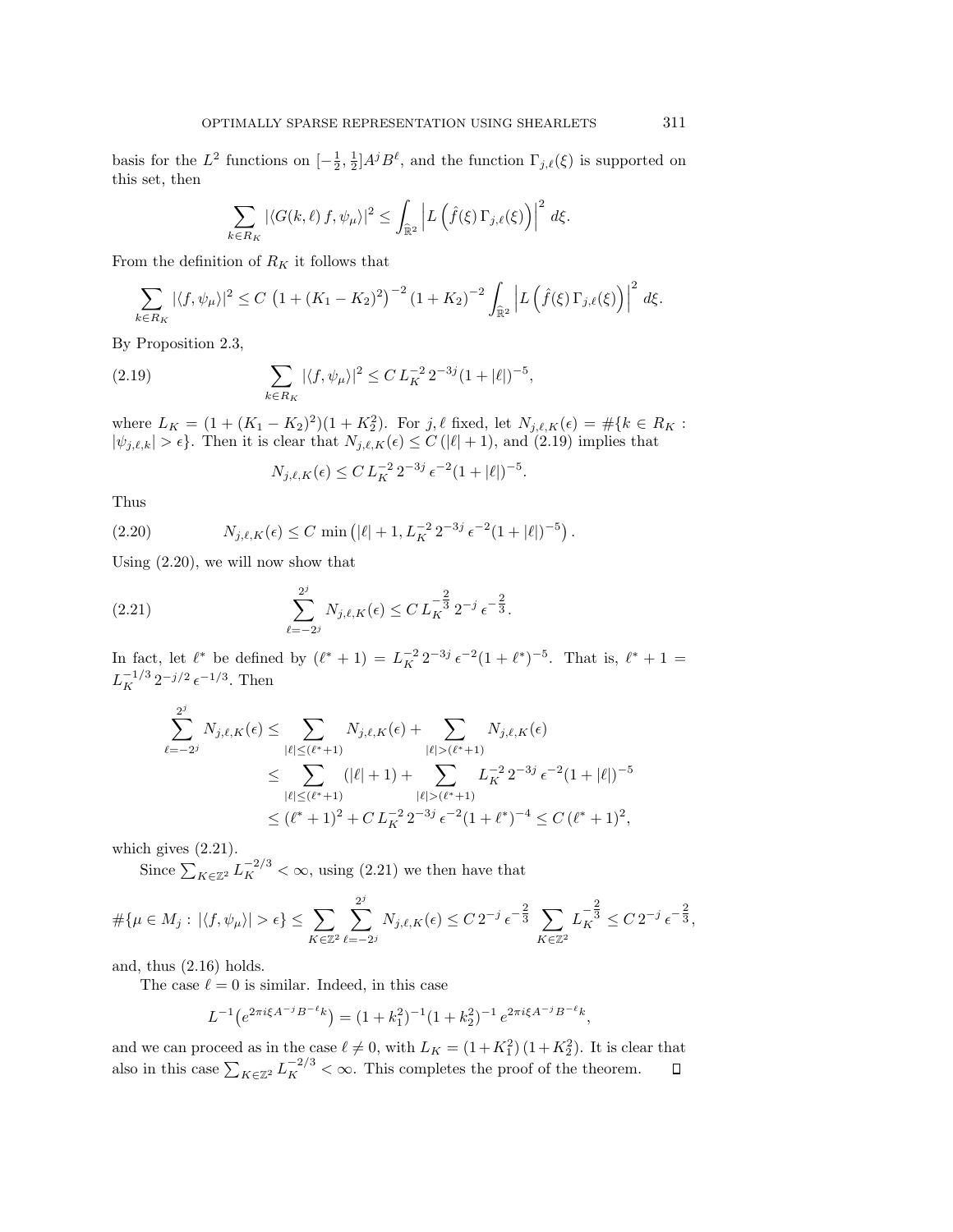**2.2. Proof of Theorem 1.4.** In order to prove Theorem 1.4, the following lemmata will be useful.

LEMMA 2.6. Let  $f = g w_Q$ , where  $g \in \mathcal{E}^2(A)$  and  $Q \in \mathcal{Q}_j^1$ . Then

(2.22) 
$$
\int_{W_{j,\ell}} |\hat{f}(\xi)|^2 d\xi \leq C 2^{-10j}.
$$

Proof. The proof follows [7, Lem. 8.1] and is reported here for completeness.

The function f belongs to  $C_0^2(\mathbb{R}^2)$ , and its second partial derivative with respect to  $x_1$  is

$$
\frac{\partial^2 f}{\partial x_1^2} = \frac{\partial^2 g}{\partial x_1^2} w_Q + 2 \frac{\partial g}{\partial x_1} \frac{\partial w_Q}{\partial x_1} + f \frac{\partial^2 w_Q}{\partial x_1^2} = h_1 + h_2 + h_3.
$$

Using the fact that  $w_Q$  is supported in a square of sidelength  $2 \cdot 2^{-j}$ , we have

$$
\int_{\widehat{\mathbb{R}}^2} |\widehat{h}_1(\xi)|^2 d\xi = \int_{\mathbb{R}^2} |h_1(x)|^2 dx \le C 2^{-2j}.
$$

Next, observe that  $\|\frac{\partial}{\partial x_1}h_2\|_{\infty} \leq C 2^{2j}$ . Using again the condition on the support of  $w_Q$ , it follows that

$$
\int_{\widehat{\mathbb{R}}^2} |2\pi \xi_1 \,\hat{h}_2(\xi)|^2 \,d\xi = \int_{\mathbb{R}^2} \left| \frac{\partial}{\partial x_1} h_2(x) \right|^2 \,dx \leq C \, 2^{2j},
$$

and thus, for  $\xi \in W_{j,\ell}$  (hence  $\xi_1 \approx 2^{2j}$ ),

$$
\int_{W_{j,\ell}} |\hat{h}_2(\xi)|^2 d\xi \le C 2^{-2j}.
$$

Finally, observing that  $\|\frac{\partial^2}{\partial x_1^2}h_3\|_{\infty} \leq C 2^{4j}$ , a computation similar to the one above shows that

$$
\int_{W_{j,\ell}} |\hat{h}_3(\xi)|^2 d\xi \le C 2^{-2j}.
$$

Since  $-(2\pi)^2 \xi_1^2 \hat{f}(\xi) = \hat{h}_1(\xi) + \hat{h}_2(\xi) + \hat{h}_3(\xi)$ , it follows from the estimates above that

$$
\int_{W_{j,\ell}} |\hat{f}(\xi)|^2 d\xi \leq C 2^{-10j}.
$$

This completes the proof.

LEMMA 2.7. Let  $m = (m_1, m_2) \in \overline{\mathbb{N}} \times \overline{\mathbb{N}}, \xi = (\xi_1, \xi_2) \in \widehat{\mathbb{R}}^2$ , and  $\Gamma_{j,\ell}$  be given by (2.1). Then

$$
\sum_{\ell=-2^j}^{2^j} \left| \frac{\partial^{m_1}}{\partial \xi_1^{m_1}} \, \frac{\partial^{m_2}}{\partial \xi_2^{m_2}} \, \Gamma_{j,\ell}(\xi) \right|^2 \leq C_m \, 2^{-2|m|j},
$$

where  $C_m$  is independent of j and  $\xi$  and  $|m| = m_1 + m_2$ .

 $\Box$ 

*Proof.* Observe that  $W_{j,\ell} \cap W_{j,\ell+\ell'} = \emptyset$  whenever  $|\ell'| \geq 3$ . Since  $|\ell| \leq 2^j$ , the lemma then follows from Lemma 2.5. $\Box$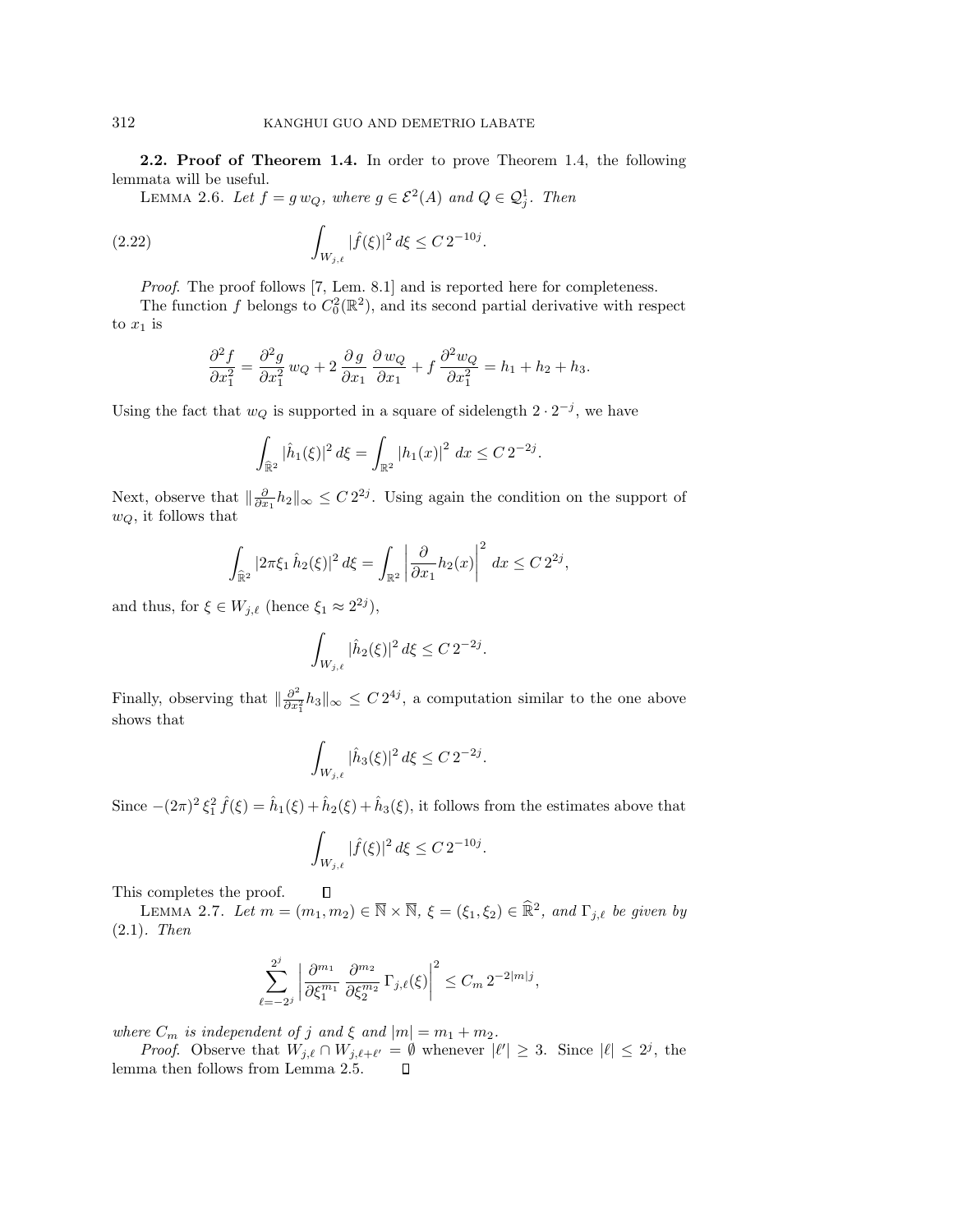LEMMA 2.8. Let  $f = g w_Q$ , where  $g \in \mathcal{E}^2(A)$  and  $Q \in \mathcal{Q}_j^1$ . Define

(2.23) 
$$
T = \left(I - \frac{2^j}{(2\pi)^2} \Delta\right),
$$

where  $\Delta = \frac{\partial^2}{\partial \xi_1^2} + \frac{\partial^2}{\partial \xi_2^2}$ . Then

$$
\int_{\widehat{\mathbb{R}}^2} \sum_{\ell=-2^j}^{2^j} \left| T^2 \left( \widehat{f} \, \Gamma_{j,\ell} \right) (\xi) \right|^2 d\xi \leq C \, 2^{-10j}.
$$

*Proof.* Observe that, for  $N \in \overline{\mathbb{N}}$ ,

$$
\Delta^N\left(\hat{f}\,\Gamma_{j,\ell}\right) = \sum_{|\alpha|+|\beta|=2N} C_{\alpha,\beta}\left(\frac{\partial^{\alpha_1}}{\partial \xi_1^{\alpha_1}}\,\frac{\partial^{\alpha_2}}{\partial \xi_2^{\alpha_2}}\,\hat{f}\right)\left(\frac{\partial^{\beta_1}}{\partial \xi_1^{\beta_1}}\,\frac{\partial^{\beta_2}}{\partial \xi_2^{\beta_2}}\,\Gamma_{j,\ell}\right).
$$

Then, using Lemma 2.7, we have that

$$
\int_{\widehat{\mathbb{R}}^2} \sum_{\ell=-2^j}^{2^j} \left| \frac{\partial^{\alpha_1}}{\partial \xi_1^{\alpha_1}} \frac{\partial^{\alpha_2}}{\partial \xi_2^{\alpha_2}} \hat{f}(\xi) \right|^2 \left| \frac{\partial^{\beta_1}}{\partial \xi_1^{\beta_1}} \frac{\partial^{\beta_2}}{\partial \xi_2^{\beta_2}} \Gamma_{j,\ell}(\xi) \right|^2 d\xi
$$
  

$$
\leq C_\beta 2^{-2|\beta|j} \int_{W_{j,\ell}} \left| \frac{\partial^{\alpha_1}}{\partial \xi_1^{\alpha_1}} \frac{\partial^{\alpha_2}}{\partial \xi_2^{\alpha_2}} \hat{f}(\xi) \right|^2 d\xi.
$$

Recall that  $f(x)$  is of the form  $g(x)$   $w(2^{j}x)$ . It follows that  $x^{\alpha} f(x)=2^{-j|\alpha|} g(x) w_{\alpha}(2^{j}x)$ , where  $w_{\alpha}(x) = x^{\alpha}w(x)$ . By Lemma 2.6,  $g(x)w_{\alpha}(2^{j}x)$  obeys the estimate (2.22). Thus, observing that  $\frac{\partial^{\alpha_1}}{\partial \xi_1^{\alpha_1}} \frac{\partial^{\alpha_2}}{\partial \xi_2^{\alpha_2}} \hat{f}(\xi)$  is the Fourier transform of  $(-2\pi i x)^{\alpha} f(x)$ , we have that

$$
\int_{W_{j,\ell}} \left| \frac{\partial^{\alpha_1}}{\partial \xi_1^{\alpha_1}} \frac{\partial^{\alpha_2}}{\partial \xi_2^{\alpha_2}} \hat{f}(\xi) \right|^2 d\xi \leq C_{\alpha} 2^{-2j|\alpha|} 2^{-10j}.
$$

Combining the estimates above, we have that, for each  $\alpha, \beta$  with  $|\alpha| + |\beta| = 2N$ ,

$$
(2.24) \qquad \int_{\widehat{\mathbb{R}}^2} \sum_{\ell=-2^j}^{2^j} \left| \frac{\partial^{\alpha_1}}{\partial \xi_1^{\alpha_1}} \frac{\partial^{\alpha_2}}{\partial \xi_2^{\alpha_2}} \hat{f}(\xi) \right|^2 \left| \frac{\partial^{\beta_1}}{\partial \xi_1^{\beta_1}} \frac{\partial^{\beta_2}}{\partial \xi_2^{\beta_2}} \Gamma_{j,\ell}(\xi) \right|^2 d\xi \leq C_{\alpha,\beta} 2^{-10j} 2^{-4jN}.
$$

Since  $T^2 = 1 - 2 \frac{2^j}{(2\pi)^2} \Delta + \frac{2^{2j}}{(2\pi)^4} \Delta^2$ , the lemma now follows from (2.24) and Lemma 2.7.  $\Box$ 

We can now prove Theorem 1.4.

*Proof of Theorem* 1.4. Using  $(2.15)$ , for T given by  $(2.23)$ , we have that

$$
(2.25) \tT\left(e^{2\pi i\xi A^{-j}B^{-\ell}k}\right) = \left(1 + 2^{-2j}(k_1 - k_2\ell)^2 + k_2^2\right)e^{2\pi i\xi A^{-j}B^{-\ell}k}.
$$

Fix  $j \geq 0$  and let  $f = f_Q$ . Then, using integration by parts as in the proof of Theorem 1.3, from (2.25) it follows that

$$
\langle f, \psi_{\mu} \rangle = |\det A|^{-j} \left( 1 + 2^{-2j} (k_1 - k_2 \ell)^2 + k_2^2 \right)^{-2} \int_{\widehat{\mathbb{R}}^2} T^2 \left( \widehat{f} \Gamma_{j,\ell} \right) (\xi) e^{2\pi i \xi A^{-j} B^{-\ell} k} d\xi.
$$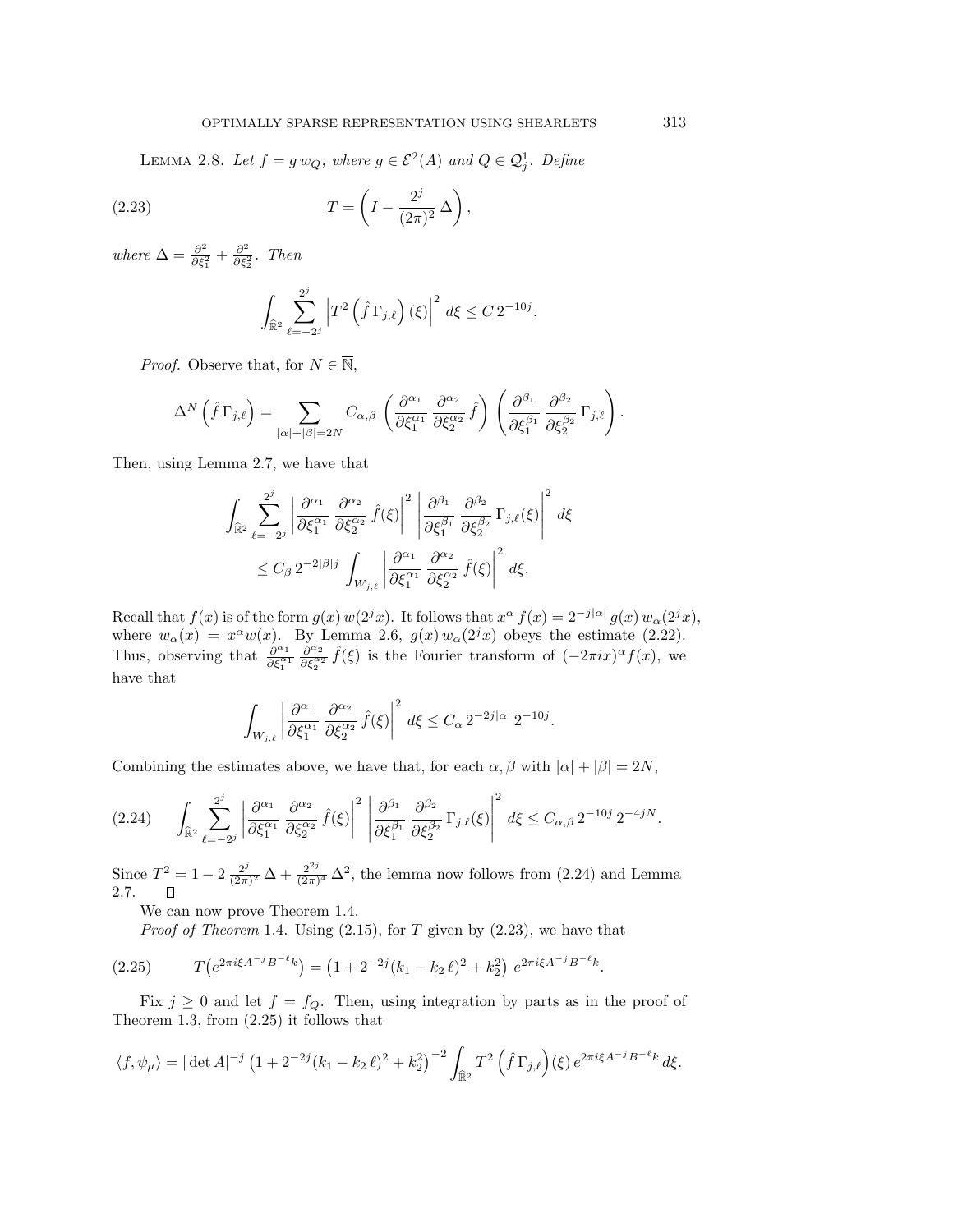Let  $K = (K_1, K_2) \in \mathbb{Z}^2$  and  $R_K$  be the set  $\{(k_1, k_2) \in \mathbb{Z}^2 : k_2 = K_2, 2^{-j}(k_1 - K_2\ell) \in$  $[K_1, K_1+1]$ . Observing that, for each K, there are only  $1+2<sup>j</sup>$  choices for  $k_1$  in  $R_K$ , it follows that the number of terms in  $R_K$  is bounded by  $1 + 2<sup>j</sup>$ . Thus, arguing again as in the proof of Theorem 1.3, we have that

$$
\sum_{k \in R_K} |\langle f, \psi_\mu \rangle|^2 \le C \left( 1 + K_1^2 + K_2^2 \right)^{-4} \int_{\widehat{\mathbb{R}}^2} \left| T^2 \left( \widehat{f} \, \Gamma_{j,\ell} \right) (\xi) \right|^2 d\xi.
$$

From this inequality, using Lemma 2.8, we have that

$$
\sum_{\ell=-2^j}^{2^j} \sum_{k \in R_K} |\langle f, \psi_\mu \rangle|^2 \le C \left(1 + K^2\right)^{-4} \int_{\hat{\mathbb{R}}^2} \sum_{\ell=-2^j}^{2^j} \left| T^2 \left( \hat{f} \Gamma_{j,\ell} \right) (\xi) \right|^2 d\xi
$$
\n
$$
\le C \left(1 + K^2\right)^{-4} 2^{-10j}.
$$

For any  $N \in \mathbb{N}$ , provided  $\frac{1}{2} < p < 2$ , the Hölder inequality yields

(2.27) 
$$
\sum_{m=1}^{N} |a_m|^p \le \left(\sum_{m=1}^{N} |a_m|^2\right)^{\frac{p}{2}} N^{\left(1-\frac{p}{2}\right)}.
$$

Since the cardinality of  $R_K$  is bounded by  $1 + 2<sup>j</sup>$ , it follows from (2.26) and (2.27) that, for  $\frac{1}{2} < p < 2$ ,

$$
\sum_{\ell=-2^j}^{2^j} \sum_{k \in R_K} |\langle f, \psi_\mu \rangle|^p \le C \left( 2^{2j} \right)^{(1-\frac{p}{2})} (1+K^2)^{-2p} 2^{-5pj}.
$$

Thus, since  $p > \frac{1}{2}$ ,

$$
\sum_{\mu \in M_j} |\langle f, \psi_\mu \rangle|^p \le C \, 2^{\left(2j(1-\frac{p}{2}) - 5pj\right)} \sum_{K \in \mathbb{Z}^2} (1 + K^2)^{-2p} \le C \, 2^{(2-3p)j},
$$

and, in particular,

$$
\| \langle f, \psi_{\mu} \rangle \|_{\ell^{2/3}} \leq C 2^{-3j}.\qquad \Box
$$

**2.3. Coarse scale analysis.** In section 2.1, we assumed that the scale parameter  $j$  was large enough. The situation where  $j$  is small can be treated in a much simpler way. In fact, if  $f_Q$  is an edge fragment, then a trivial estimate shows that

$$
||f_Q||_2 = \left(\int_{\text{supp }w_Q} |f_Q(x)|^2 dx\right)^{1/2} \le C \left|\text{supp }w_Q\right| = C 2^{-j}.
$$

It follows that  $\|\langle f_Q, \psi_\mu\rangle\|_{\ell^2} \leq C 2^{-j}$ , and thus, by the Hölder inequality,

$$
\|\langle f_Q, \psi_\mu\rangle\|_{\ell^{2/3}} \leq C 2^j.
$$

This satisfies Theorem 1.3 for  $j$  small.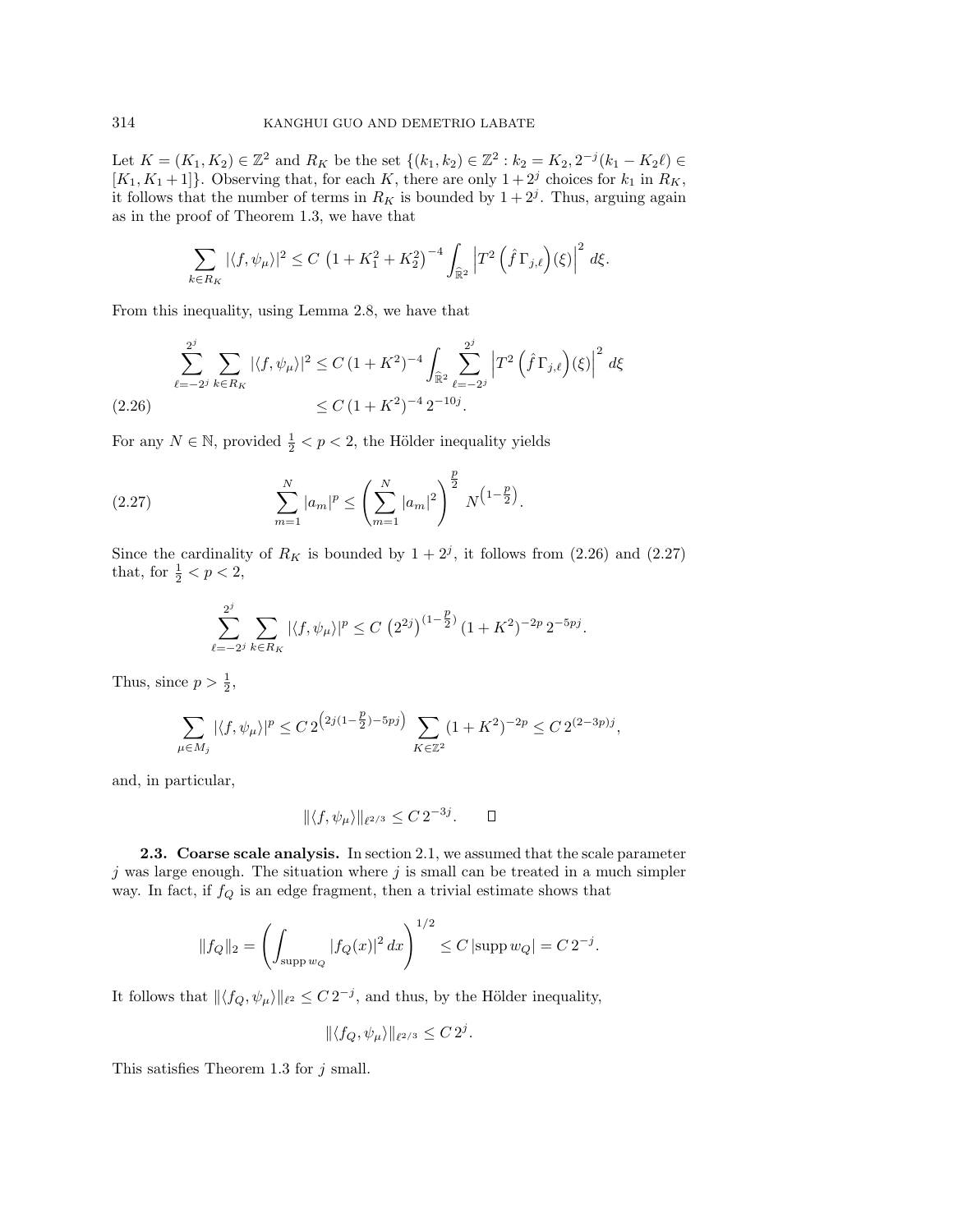## **2.4. Additional remarks.**

- In order to define the collection of shearlets, in section 1.2 we have constructed a function  $\hat{\psi} \in C_0^{\infty}$ . This property allows us to obtain a collection of elements that are well localized. Observe, however, that we need only  $\hat{\psi} \in C_0^2$  in order to prove all the results presented in this paper.
- In this paper, we have considered the representation of functions containing a discontinuity along a  $C^2$  curve. More generally, we can consider the situation where a function  $f$  contains many edge curves of this type, exhibiting finitely many junctions or corners between them. In this setting, the discontinuity curve is not globally  $C^2$  but only piecewise  $C^2$ . The results reported in this paper, namely Theorems 1.1 and 1.2, extend to this setting as well. We refer to [7] for a similar discussion in the case of curvelets.
- The assumption we made about the regularity of the discontinuity curve plays a critical role in our construction. If the discontinuity curve is in  $C^{\alpha}$ , with  $\alpha > 2$ , then our argument still works and we can still prove Theorem 1.2. This result, however, is not (essentially) optimal as in the case  $\alpha = 2$ . On the other hand, if the discontinuity curve is in  $C^{\alpha}$ , with  $\alpha < 2$ , then the estimate given by Theorem 1.2 does not hold, and the estimate could be worse in general. We refer to [24] for additional observations about this fact, and for an alternative approach, based on an adaptive construction, to the sparse representation of functions with edges.
- There are natural ways of extending the shearlets to dimensions larger than 2. We refer to [18] for a discussion of these extensions, as well as the extensions of the shear transformations to the general multidimensional setting. For example, in dimension 3, let  $A = \begin{pmatrix} 4 & 0 \\ 0 & 2I_2 \end{pmatrix}$ ; define the shear matrices  $\{S_k =$  $\left(\begin{smallmatrix} 1 & k \\ 0 & I_2 \end{smallmatrix}\right) : k \in \mathbb{Z}^2$ , where  $I_2$  is the  $2 \times 2$  identity matrix,  $0 = \left(\begin{smallmatrix} 0 \\ 0 \end{smallmatrix}\right)$ ; and, for  $\hat{\xi} = (\xi_1, \xi_2, \xi_3) \in \mathbb{R}^3$ , define  $\psi$  by

$$
\hat{\psi}(\xi) = \hat{\psi}_1(\xi_1) \hat{\psi}_2 \left(\frac{\xi_2}{\xi_1}\right) \hat{\psi}_2 \left(\frac{\xi_3}{\xi_1}\right),
$$

where  $\psi_1$  and  $\psi_2$  are given as in the 2-D case. Then, similarly to their 2-D counterpart, one can construct a Parseval frame of well-localized 3-D shearlets

$$
\{\psi_{j,\ell,k} = |\det A|^{-j/2} \psi(S_{\ell} A^{-j} x - k) : j \in \mathbb{Z}, \ell \in \mathbb{Z}^2, k \in \mathbb{Z}^2\},\
$$

with frequency support on a parallelepiped of approximate size  $2^{2j} \times 2^j \times$  $2<sup>j</sup>$ , at various scales j, with orientations controlled by the 2-D index  $\ell$  and spatial location  $k$ . Then, using a heuristic argument, one can argue that these systems provide sparse representations for 3-D functions  $f$  that are smooth away from "nice" surface discontinuities of finite area. In fact, thanks to their frequency support and their localization properties, the elements  $\psi_{j,\ell,k}$ , at scale j, are essentially supported on a parallelepiped of size  $2^{-2j} \times 2^{-j} \times 2^{-j}$ , with location controlled by k and orientation controlled by  $\ell$ . Thus, there are at most  $O(2^{2j})$  significant shearlet coefficients  $\mathcal{SH}_{j,\ell,k}(f) = \langle f, \psi_{j,\ell,k} \rangle$ , and they are bounded by  $C 2^{-2j}$ . This implies that the Nth largest 3-D shearlet coefficient  $|\mathcal{SH}_N(f)|$  is bounded by  $O(N^{-1})$ , and thus, if f is approximated by taking the N largest coefficients in the 3-D shearlets expansion, the  $L^2$ -error would approximately obey

$$
||f - f_N^S||_{L^2}^2 \le \sum_{\ell > N} |\mathcal{SH}_{\ell}(f)|^2 \le C N^{-1},
$$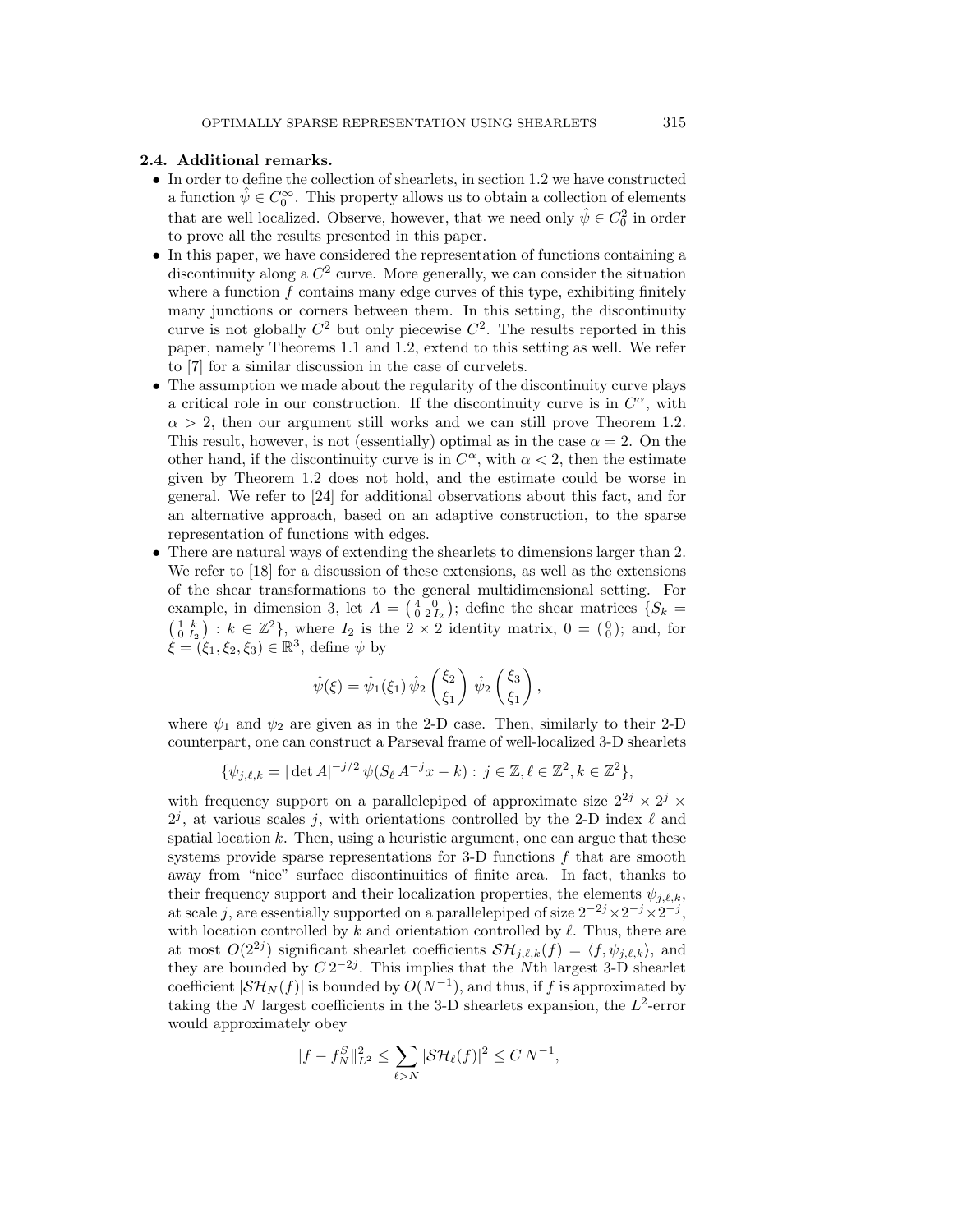up to lower order factors. A rigorous proof of this fact will be presented elsewhere.

**Appendix.** Construction of  $\psi_1, \psi_2$ . In this section we show how to construct examples of functions  $\psi_1$ ,  $\psi_2$  satisfying the properties described in section 1.2.

In order to construct  $\psi_1$ , let  $h(t)$  be an even  $C_0^{\infty}$  function, with support in  $\left(-\frac{1}{6}, \frac{1}{6}\right)$ , satisfying  $\int_{\mathbb{R}} h(t) dt = \frac{\pi}{2}$ , and define  $\theta(\omega) = \int_{-\infty}^{\omega} h(t) dt$ . Then one can construct a smooth bell function as

$$
b(\omega) = \begin{cases} \sin \left( \theta \left( |\omega| - \frac{1}{2} \right) \right) & \text{if } \frac{1}{3} \leq |\omega| \leq \frac{2}{3}, \\ \sin \left( \frac{\pi}{2} - \theta \left( \frac{|\omega|}{2} - \frac{1}{2} \right) \right) & \text{if } \frac{2}{3} < |\omega| \leq \frac{4}{3}, \\ 0 & \text{otherwise.} \end{cases}
$$

It follows from our assumptions (cf. [20, sect. 1.4]) that

$$
\sum_{j=-1}^{\infty} b^2 (2^{-j} \omega) = 1 \quad \text{for } |\omega| \ge \frac{1}{3}.
$$

Now letting  $u^2(\omega) = b^2(2\omega) + b^2(\omega)$ , it follows that

$$
\sum_{j\geq 0}^{\infty} u^2(2^{-2j}\omega) = \sum_{j=-1}^{\infty} b^2(2^{-j}\omega) = 1 \text{ for } |\omega| \geq \frac{1}{3}.
$$

Finally, let  $\psi_1$  be defined by  $\hat{\psi}_1(\omega) = u(\frac{8}{3}\omega)$ . Then supp  $\hat{\psi}_1 \subset [-\frac{1}{2}, -\frac{1}{16}] \cup [\frac{1}{16}, \frac{1}{2}]$ , and  $(1.6)$  is satisfied. This construction is illustrated in Figure A.1(a).



FIG. A.1. (a) The function  $|\hat{\psi}_1(\omega)|^2$  (solid line), for  $\omega > 0$ ; the negative side is symmetrical. This function is obtained, after rescaling, from the sum of the window functions  $b^2(\omega) + b^2(2\omega)$ (dashed lines). (b) The function  $\hat{\psi}_2(\omega)$ .

For the construction of  $\psi_2$ , we start by considering a smooth bump function  $f_1 \in$  $C_0^{\infty}(-1, 1)$  such that  $0 \le f_1 \le 1$  on  $(-1, 1)$  and  $f_1 = 1$  on  $\left[-\frac{1}{2}, \frac{1}{2}\right]$  (cf. [21, sect. 1.4]). Next, let  $f_2(t) = \sqrt{1 - \exp(1/t)}$ . Then (in the left limit sense)  $f_2(0) = 1$ ,  $f_2^{(k)}(0) = 0$ for  $k \ge 1$  and  $0 < f_2 < 1$  on  $(-1,0)$ . Define  $f(t) = f_1(t)f_2(t)$  for  $t \in [-1,0]$ . It is then easy to see that  $f^{(k)}(-1) = 0$  for  $k \ge 0$ , and  $f(0) = 1$ ,  $f^{(k)}(0) = 0$  for  $k \ge 1$ .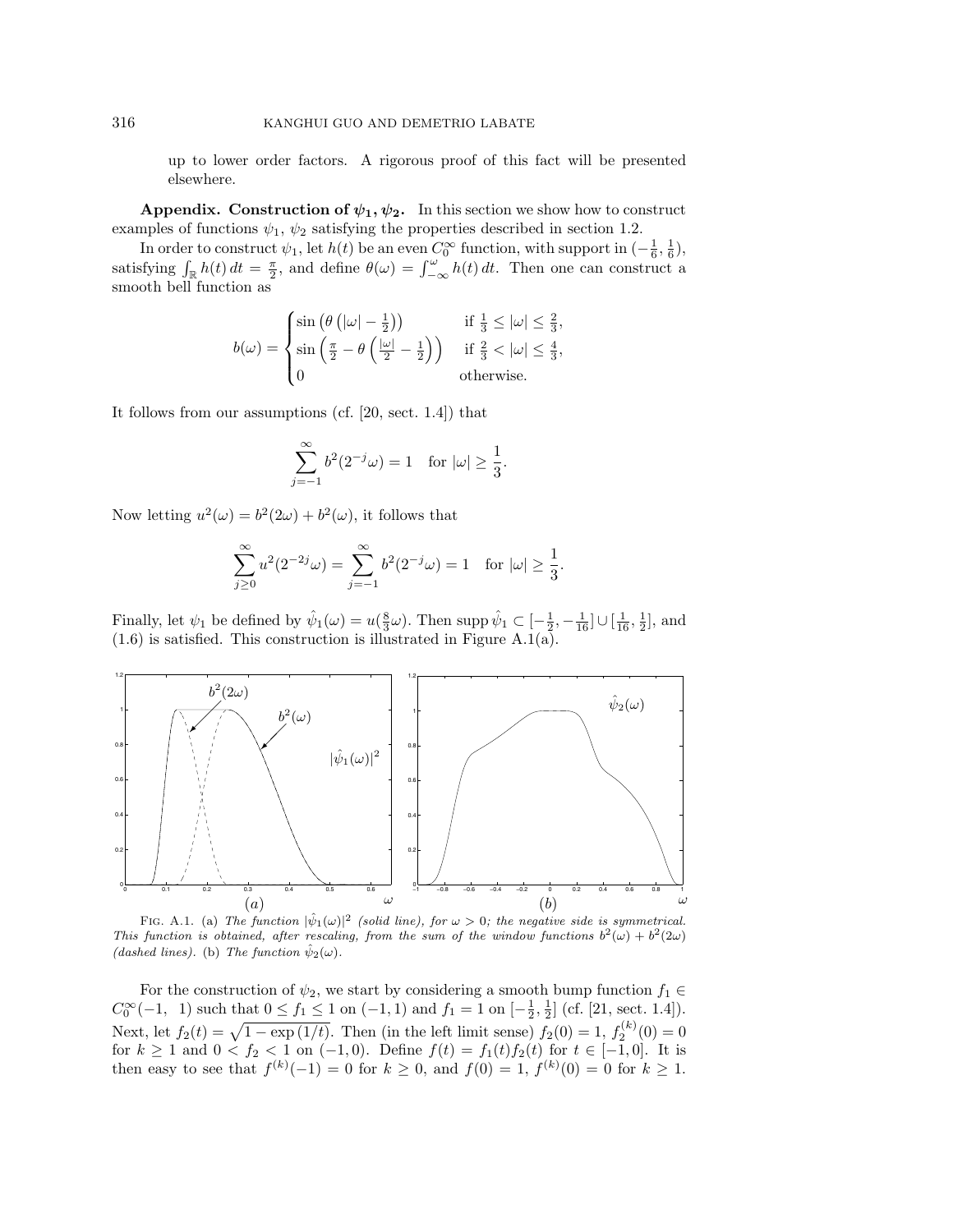Since  $g(t) = \exp\left(\frac{1}{2(t-1)}\right)$  for  $t \in \left(\frac{1}{2}, 1\right)$ , it follows that  $\lim_{t \to 1^-} g^{(k)}(t) = 0$  for  $k \ge 0$ . Finally, we define

$$
\hat{\psi}_2(\omega) = \begin{cases}\nf(\omega) & \text{if } \omega \in [-1, 0), \\
g(\omega) & \text{if } \omega \in [0, 1], \\
0 & \text{otherwise.} \n\end{cases}
$$

Then  $\hat{\psi}_2 \in C_0^{\infty}(\mathbb{R})$ , with supp  $\hat{\psi}_2 \subset [-1, 1]$ , and

$$
\hat{\psi}_2^2(\omega) + \hat{\psi}_2^2(\omega - 1) = 1, \quad \omega \in [0, 1].
$$

The last equality implies (1.7). The function  $\hat{\psi}_2$  is illustrated in Figure A.1(b).

Acknowledgments. The authors thank E. Candès, P. Gremaud, G. Kutyniok, W. Lim, G. Weiss, and E. Wilson for useful discussions.

#### REFERENCES

- [1] J. P. Antoine, R. Murenzi, and P. Vandergheynst, Directional wavelets revisited: Cauchy wavelets and symmetry detection in patterns, Appl. Comput. Harmon. Anal., 6 (1999), pp. 314–345.
- [2] R. H. BAMBERGER AND M. J. T. SMITH, A filter bank for directional decomposition of images: Theory and design, IEEE Trans. Signal Process., 40 (1992), pp. 882–893.
- [3] C. M. Brislawn, Fingerprints go digital, Notices Amer. Math. Soc., 42 (1995), pp. 1278–1283.
- [4] C. M. Brislawn and M. D. Quirk, Image compression with the JPEG-2000 standard, in Encyclopedia of Optical Engineering, R. G. Driggers, ed., Marcel Dekker, New York, 2003, pp. 780–785.
- [5] E. J. CANDÈS AND D. L. DONOHO, Ridgelets: A key to higher-dimensional intermittency?, Phil. Trans. Royal Soc. London A, 357 (1999), pp. 2495–2509.
- [6] E. J. CANDÈS AND D. L. DONOHO, Curvelets—A surprising effective nonadaptive representation for objects with edges, in Curves and Surfaces, C. Rabut, A. Cohen, and L. L. Schumaker, eds., Vanderbilt University Press, Nashville, TN, 2000.
- [7] E. J. CANDÈS AND D. L. DONOHO, New tight frames of curvelets and optimal representations of objects with piecewise  $C^2$  singularities, Comm. Pure Appl. Math., 56 (2004), pp. 216-266.
- [8] R. R. COIFMAN AND F. G. MEYER, *Brushlets: A tool for directional image analysis and image* compression, Appl. Comput. Harmonic Anal., 5 (1997), pp. 147–187.
- [9] S. Dahlke, G. Kutyniok, P. Maass, C. Sagiv, and H.-G. Stark, The Uncertainty Principle Associated with the Continuous Shearlet Transform, preprint, 2006.
- [10] R. A. DeVore, Nonlinear approximation, in Acta Numerica, A. Iserles, ed., Cambridge University Press, Cambridge, UK, 1998, pp. 51–150.
- [11] M. N. DO AND M. VETTERLI, The contourlet transform: An efficient directional multiresolution image representation, IEEE Trans. Image Process., 14 (2005), pp. 2091–2106.
- [12] D. L. DONOHO, Sparse components of images and optimal atomic decomposition, Constr. Approx., 17 (2001), pp. 353–382.
- [13] D. L. DONOHO, M. VETTERLI, R. A. DEVORE, AND I. DAUBECHIES, Data compression and harmonic analysis, IEEE Trans. Inform. Theory, 44 (1998), pp. 2435–2476.
- [14] G. EASLEY, D. LABATE, AND W.-Q. LIM, Sparse Directional Image Representations Using the Discrete Shearlet Transform, preprint, 2006.
- [15] K. Guo, G. Kutyniok, and D. Labate, Sparse multidimensional representations using anisotropic dilation and shear operators, in Wavelets and Splines, G. Chen and M. Lai, eds., Nashboro Press, Nashville, TN, 2006, pp. 189–201.
- [16] K. Guo, W.-Q. LIM, D. LABATE, G. WEISS, AND E. WILSON, Wavelets with composite dilations, Electron. Res. Announc. Amer. Math. Soc., 10 (2004), pp. 78–87.
- [17] K. Guo, W.-Q. Lim, D. Labate, G. Weiss, and E. Wilson, The theory of wavelets with composite dilations, in Harmonic Analysis and Applications, C. Heil, ed., Birkhäuser Boston, Cambridge, MA, 2006, pp. 231–249.
- [18] K. Guo, W.-Q. Lim, D. Labate, G. Weiss, and E. Wilson, Wavelets with composite dilations and their MRA properties, Appl. Computat. Harmon. Anal., 20 (2006), pp. 231–249.